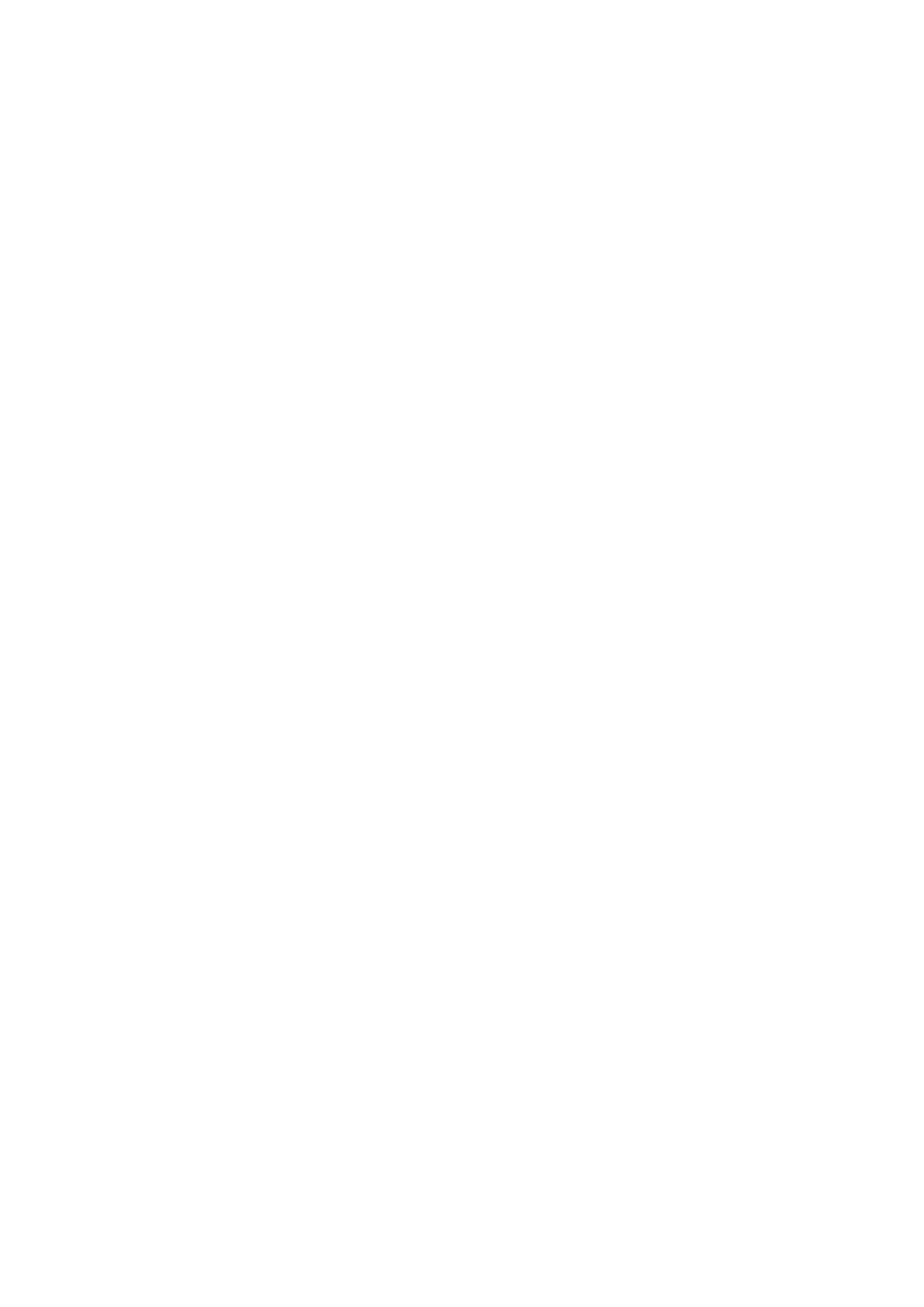## **Summary**

I am pleased to present my report to the Trustee of the Heidelberg Australia Superannuation Fund, Towers Watson Superannuation Pty Ltd (AFSL 236049), on the actuarial investigation into the Heidelberg Australia Superannuation Fund as at 1 July 2019.

This Summary sets out the key results and recommendations contained in this report.

## **Solvency**

The financial position of the Fund has deteriorated over the intervaluation period, as shown in the reduction in the Vested Benefits Index from 120.8% as at 1 July 2016 to 116.6% as at 1 July 2019.

The solvency measures as at 1 July 2016 and 1 July 2019 are also shown below:

| <b>Measure</b> | 1 July 2016 | 1 July 2019 |
|----------------|-------------|-------------|
| VBI            | 120.8%      | 116.6%      |
| <b>PVABI</b>   | 123.7%      | 116.3%      |
| <b>MRBI</b>    | 150.7%      | 141.5%      |

## **Funding**

The company contribution rate determined under the Attained Age funding method is 10.1% of member salaries as calculated at 1 July 2019.

Taking into account the current surplus and projected financial position of the Fund over the next three years, I recommend the Company contribute at the following rates of member salaries:

From 1 July 2019 to 30 June 2021:

- Nil in respect of Defined Benefit Members;
- Nil in respect of Accumulation Members.

From 1 July 2021:

- Nil in respect of Defined Benefit Members;
- Prevailing SG rate of Ordinary Time Earnings (OTE) in respect of Accumulation members.

## **Willis Towers Watson I.I'l'I.I**

## **Contents**

#### **Summary**

#### **Introduction**

Scope Previous Actuarial Investigation Limitations

### **Solvency**

Solvency measures Retrenchment Benefits Termination Benefits Ability to Pay Pensions

#### **Funding**

Long Term Funding Results Sensitivity Analysis Summary

### **Other Matters**

Investments Insurance

## **Additional information**

Risks Benefit summary Summary of Data Funding Method, Assumptions and **Experience** Statutory Certificate

Throughout this report the following terms are used:

**Fund Heidelberg Australia Superannuation Fund**

**Trustee Towers Watson Superannuation Pty Ltd (AFSL 236049)**

**Company Heidelberg Graphic Equipment Limited**

**Trust Deed or Rules The Fund's Trust Deed prepared in October 2004 and last updated on 21 September 2016.**

**The Investigation Date or Valuation Date 1 July 2019**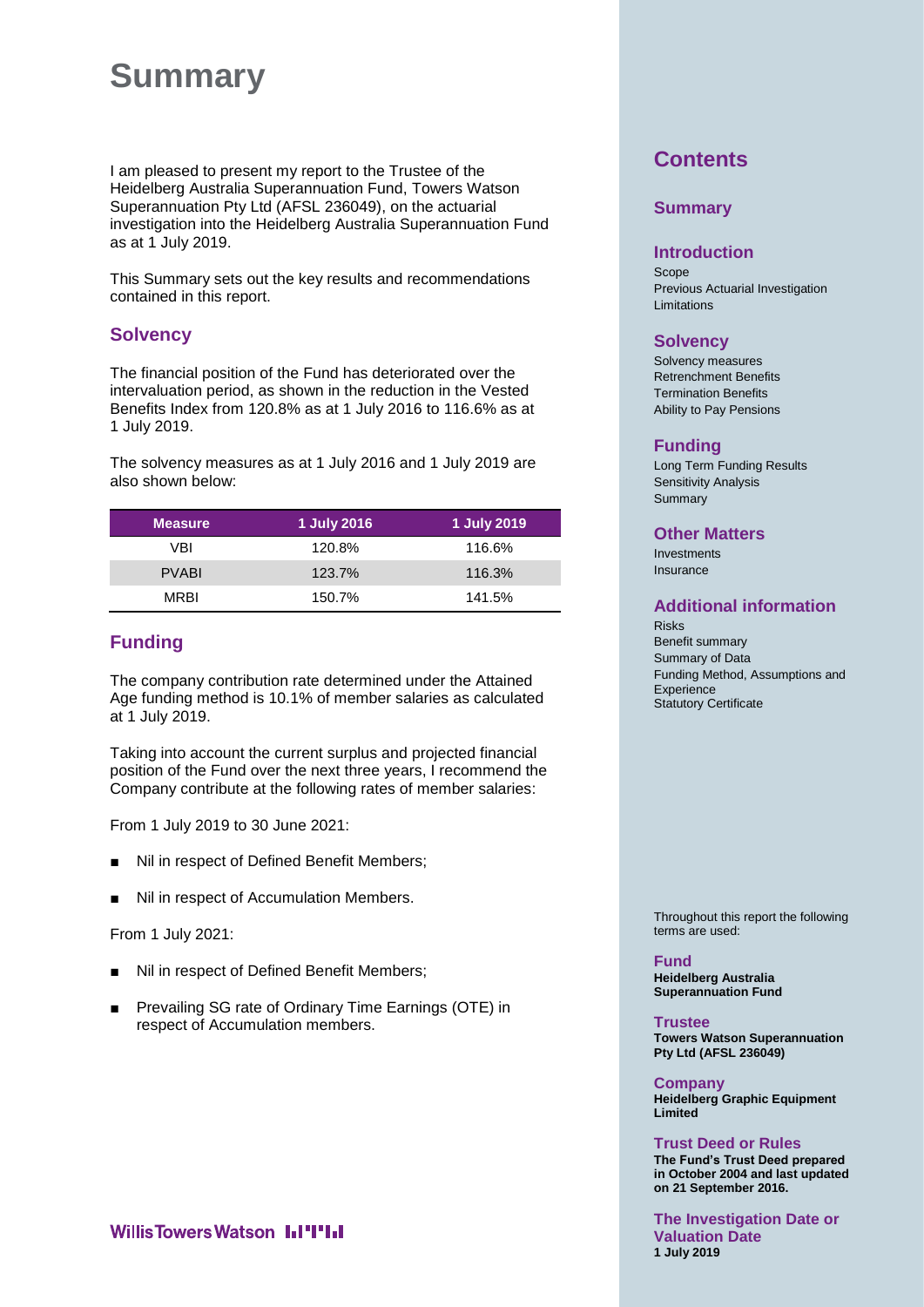From 1 January 2022:

- 10% p.a. of salaries of Defined Benefit Members' salaries plus \$370,000 p.a.;
- Prevailing SG rate of OTE in respect of Accumulation members.

In addition, the Company should make contributions at a rate of 4.71% of salary in respect of applicable Defined Benefit members paying their member contributions by salary sacrifice and the amount of any additional voluntary contributions made by members to the Fund by way of salary sacrifice.

## **Other Matters involving Actuarial Oversight**

I further recommend that:

- the Trustee retain the shortfall limit at 97% based on the current investment structure of the Fund;
- the Trustee continue to monitor the financial position of the Fund quarterly throughout the following investigation period;
- current external insurance arrangements for death and disablement benefits be retained until 30 June 2020 at which time they will be reviewed with the expectation that the formula to determine the insured component for defined benefit members will change.

In line with requirements under legislation and Trust Deed, the next actuarial investigation of the Fund should be conducted with an effective date no later than 1 July 2022. The recommended company contribution rates will be reviewed at that time or at an earlier date if considered appropriate as a consequence of the regular review of the VBI or as required by legislation.

I am not aware of any event since 1 July 2019 that warrants review of the recommendations in this report.

Tracy Polldore Fellow of the Institute of Actuaries of Australia

18 December 2019

#### **ABN 45 002 415 349 AFSL 229921**

Level 4, 555 Bourke Street, Melbourne VIC 3000

DO: ST | TR: FB | ER/CR: TP

#### **WillisTowersWatson I.I'I'I.I**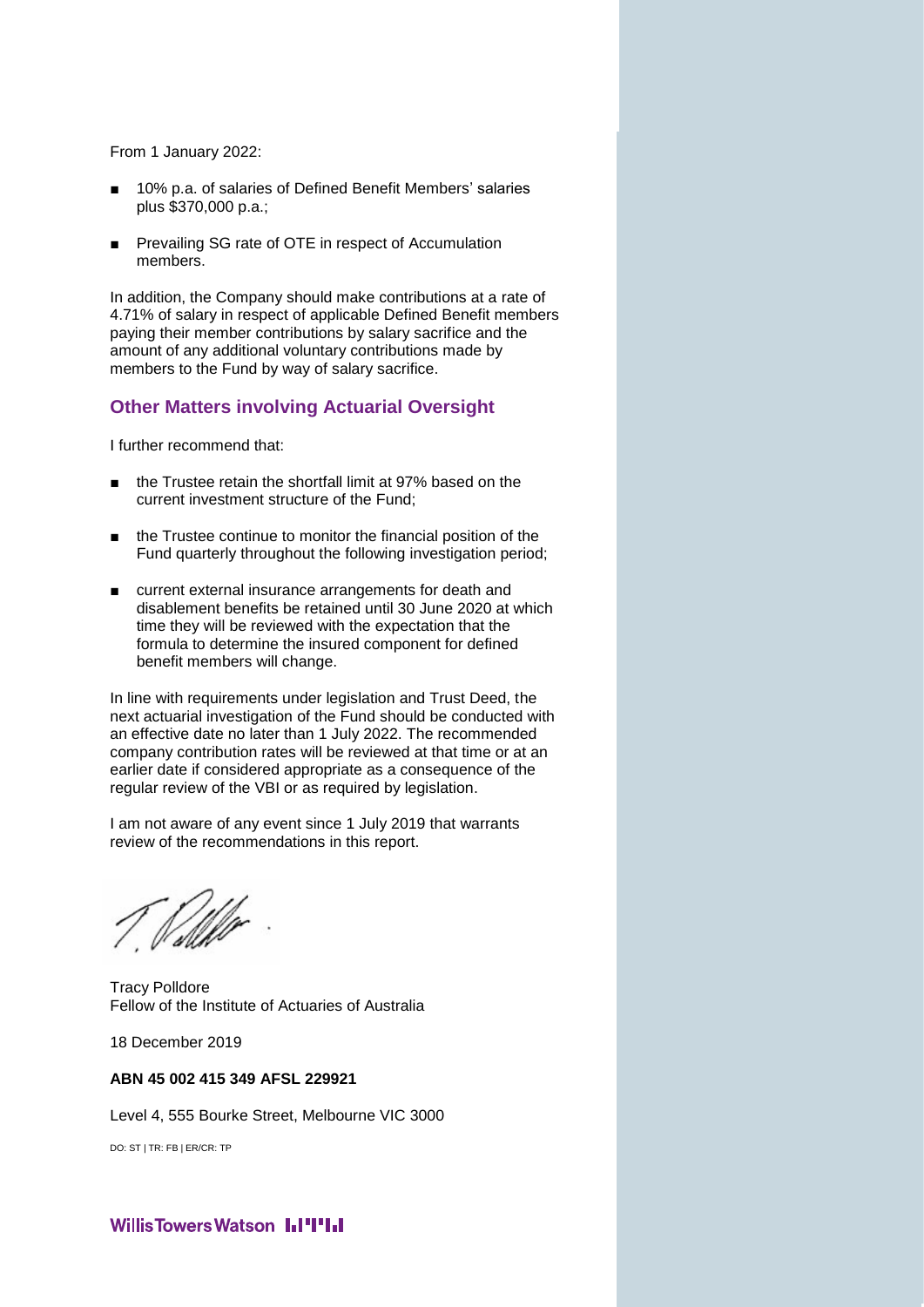## **Introduction**

## **Scope**

This investigation has been prepared effective 1 July 2019 for Towers Watson Superannuation Pty Ltd (AFSL 236049), the Trustee of the Fund, by the actuary to the Fund, Tracy Polldore, FIAA.

Current legislation and the Trust Deed require an actuarial investigation and report to be prepared at least every three years for defined benefit funds. The main aims of the investigation are to examine the current financial position of the Fund and the long-term funding of the Fund's benefits, and to provide advice to the Trustee on the contribution rate at which the Company should contribute and on any other matters the actuary considers relevant.

This investigation is primarily interested in the defined benefit liabilities of the Fund, and unless otherwise specified, this report relates only to such defined benefit liabilities. The Accumulation liabilities of the Fund, including those that relate to defined benefit members, are fully funded and do not impact upon the Defined Benefit liabilities. No investigation is required regarding the Accumulation liabilities, although in my recommendations I have continued to recommend that the Company continue to meet any Superannuation Guarantee, contractual or any other obligations in respect of such liabilities from the surplus within the Fund's Defined Benefit section until 30 June 2021.

This actuarial review has been conducted in order to meet the Trustee's obligations in accordance with Prudential Standard SPS 160 (SPS160) issued under section 34C of the Superannuation Industry (Supervision) Act (SIS Act).

This report has been prepared in accordance with Professional Standard 400, dated June 2017, issued by the Institute of Actuaries of Australia.

## **Previous Actuarial Investigation**

The previous actuarial investigation of the Fund was carried out by Tracy Polldore, FIAA as at 1 July 2016, with the results of that investigation set out in a report dated 20 December 2016.

The report concluded that the Fund was not in an unsatisfactory financial position (as defined by SIS legislation) at that date, and recommended that the Company make nil contributions to the Fund in respect of Defined Benefit Members.

Subsequent to the previous actuarial investigation it was recommended that the Company cease contributions in respect of accumulation members from 1 May 2017.

We understand that the Company has followed the recommendations above and also the further recommendations to make contributions at a rate of 4.71% of salary in respect of applicable Defined Benefit members paying their member contributions by salary sacrifice and the amount of any additional voluntary contributions made by members to the Fund by way of salary sacrifice.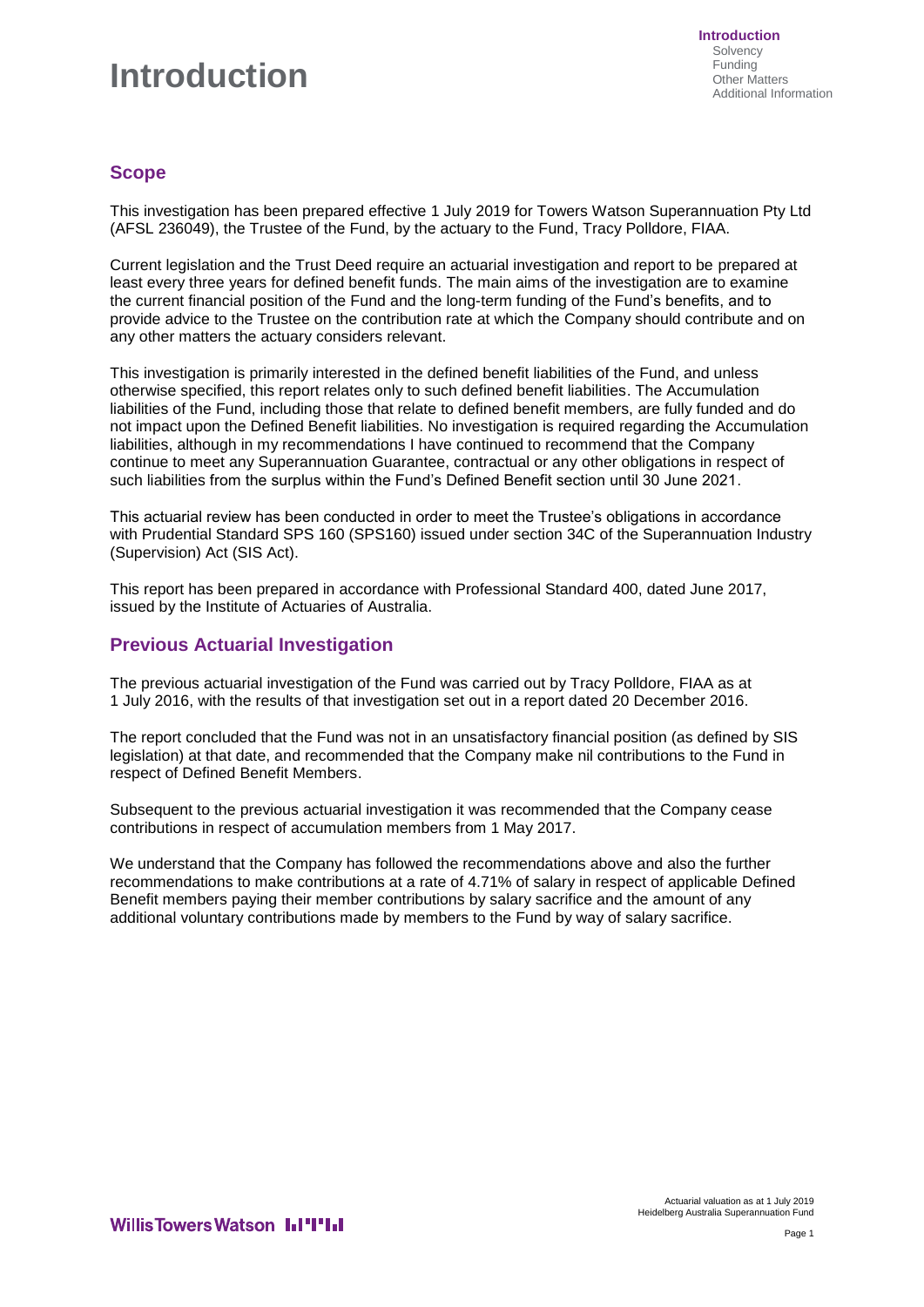## **Experience since 1 July 2019**

Since 1 July 2019 the experience of the Fund has been as follows:

- The net return on the Fund's assets from the valuation date to 30 September 2019 was approximately 2.1%; and
- Not materially more or less number of members than expected have exited the Fund.

While we don't expect the actual experience since 1 July 2019 to have had a material impact on the Fund, we have nonetheless made allowance for the known experience when carrying out the projection of the financial position of the Fund from 1 July 2019.

### **Limitations**

This report is provided subject to the terms set out herein and in our engagement letter dated 28 November 2014 and the accompanying Terms and Conditions of Engagement. This report is provided solely for the Trustee's use and for the specific purposes indicated above. It may not be suitable for use in any other context or for any other purpose.

I confirm that I have not been subject to any other restrictions or limitations in the preparation of this report.

Except where we expressly agree in writing, this report should not be disclosed or provided to any third party, other than as provided below. In the absence of such consent and an express assumption of responsibility, no responsibility whatsoever is accepted by us for any consequences arising from any third party relying on this report or any advice relating to its contents.

We consent to the Trustee making a copy of this report available on the Plan's website where required in accordance with the relevant legislation.

The Trustee may make a copy of this report available to its auditors, the Company and to any person to whom the Trustee may be required to provide a copy under relevant legislation, but we make no representation as to the suitability of this report for any purpose other than that for which it was originally provided and accept no responsibility or liability to the Trustee's auditors the Company or any third party in this regard. The Trustee should draw the provisions of this paragraph to the attention of its auditors and the Company when passing this report to them.

In preparing this valuation, we have relied upon information and data provided to us orally and in writing by the Trustee and other persons or organisations designated by the Trustee. We have relied on all the data and information provided, including Fund provisions, membership data and asset information, as being complete and accurate. We have not independently verified the accuracy or completeness of the data or information provided, but we have performed limited checks for consistency. The data and information we have relied upon is shown in the "Additional Information" section of this report.

In our opinion, all calculations are in accordance with requirements of applicable legislative requirements, and the procedures followed and the results presented conform to applicable actuarial standards of practice.

When assessing the adequacy of the assets and future contribution rates, both the long-term and short-term solvency positions should be considered. To assess the solvency position, I have considered the following funding solvency measures: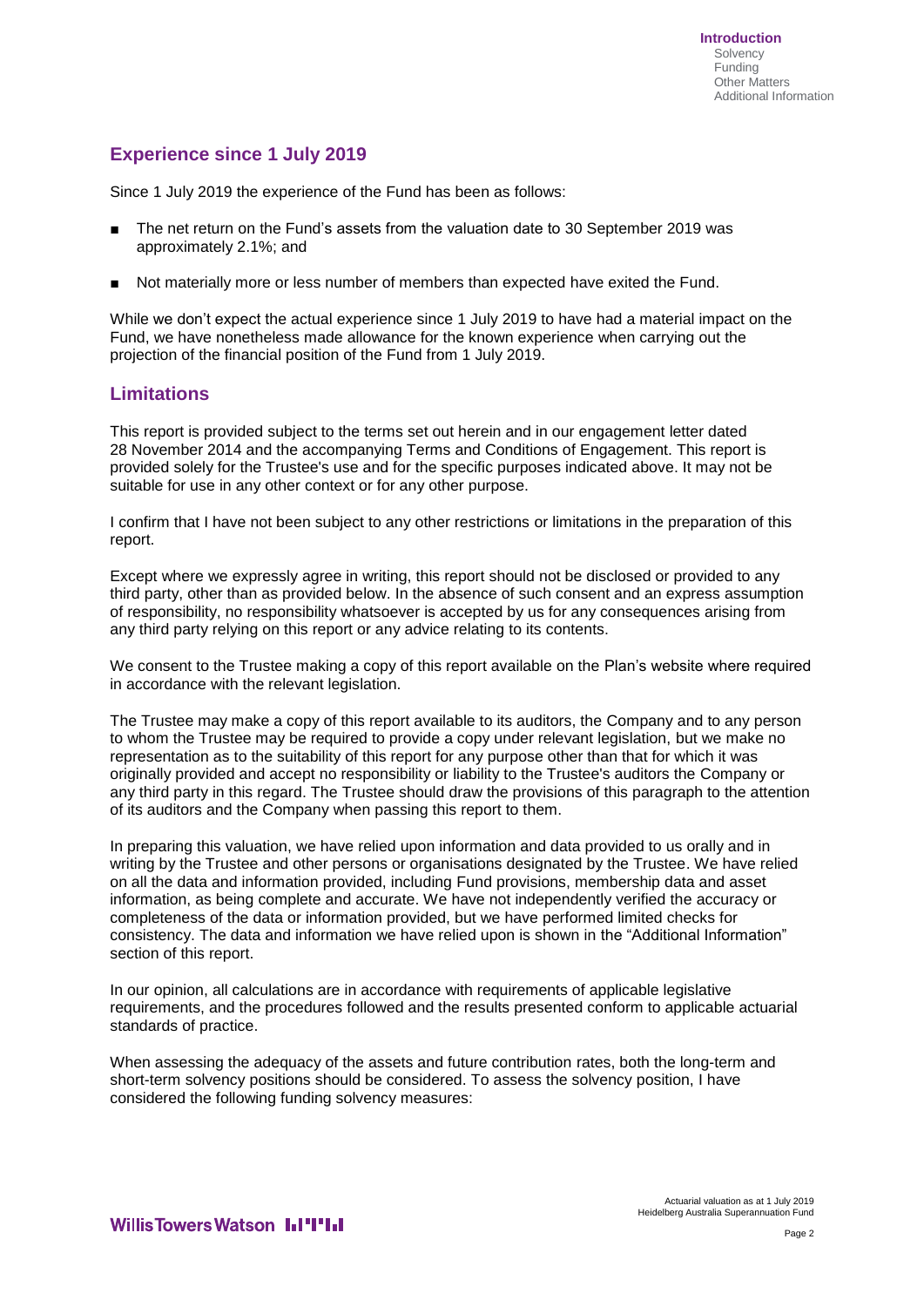- Vested Benefits Index (VBI), the ratio of assets to the vested benefits, which represent the total amount which the Fund would be required to pay if all members were to voluntarily leave service on the investigation date;
- The Present Value of Accrued Benefits Index (PVABI), the ratio of assets to the present value of accrued benefits, which represents the value in today's dollars, of expected future benefits payable based on membership completed to the valuation date,<sup>1</sup> and
- The MRBI, the ratio of assets to the portion of the Minimum Requisite Benefits as defined in the Fund's Benefit Certificate that relates to defined benefits.<sup>2</sup>

The following table shows the above indices as at the valuation date, as well as the prior valuation date.

|              |                       | As at 1 July 2019 |        |                       | As at 1 July 2016 |        |
|--------------|-----------------------|-------------------|--------|-----------------------|-------------------|--------|
| Measure      | Value of<br>Liability | Value of Assets   | Index  | Value of<br>Liability | Value of Assets   | Index  |
| <b>VBI</b>   | \$13,070,000          | \$15,242,000      | 116.6% | \$12,639,000          | \$15,264,000      | 120.8% |
| <b>PVABI</b> | \$13,104,000          | \$15,242,000      | 116.3% | \$12,342,000          | \$15,264,000      | 123.7% |
| <b>MRBI</b>  | \$10,769,000          | \$15,242,000      | 141.5% | \$10,128,000          | \$15,264,000      | 150.7% |

Overall, the indices have reduced from those at the previous investigation date. This is primarily a result of the Company not making contributions to the Fund over the valuation period.

In addition, the PVABI has decreased due to the change in the valuation assumptions used for projecting member benefits. The lower gap between the expected level of future investment returns and salary increase has increased the level of the present value of accrued benefits, which in isolation, resulted in a deterioration of the PVABI.

The VBI is above 100% as at the valuation date, and as such, the Fund is to be treated as being in a satisfactory financial position as at that date.

## **Retrenchment Benefits, Discretionary Benefits and Contingent Benefits**

On retrenchment, Defined Benefit members are entitled to a benefit equivalent to the vested benefit. As outlined above, assets exceeded these benefits at 1 July 2019.

The Fund has not historically paid any material discretionary benefits so we have not analysed the impact such discretionary benefits. There are no other material contingent benefits offered by the Fund.

## **Termination Benefits**

l

Upon termination of the Fund, the Trust Deed provides for a benefit to be paid to the member equal to the "Member's Equitable Share" of the assets. As a result, the benefits payable on termination of the Fund do not impose any additional constraints on funding and we therefore confirm that, in our opinion, the assets were sufficient to provide the required benefits if the Fund was terminated on 1 July 2019.

<sup>1</sup> Benefits have been apportioned to past service by proportioning the projected benefit payable by the proportion of total projected service that is completed to the valuation date.

<sup>&</sup>lt;sup>2</sup> The minimum benefits are as advised by the Plan's administrator.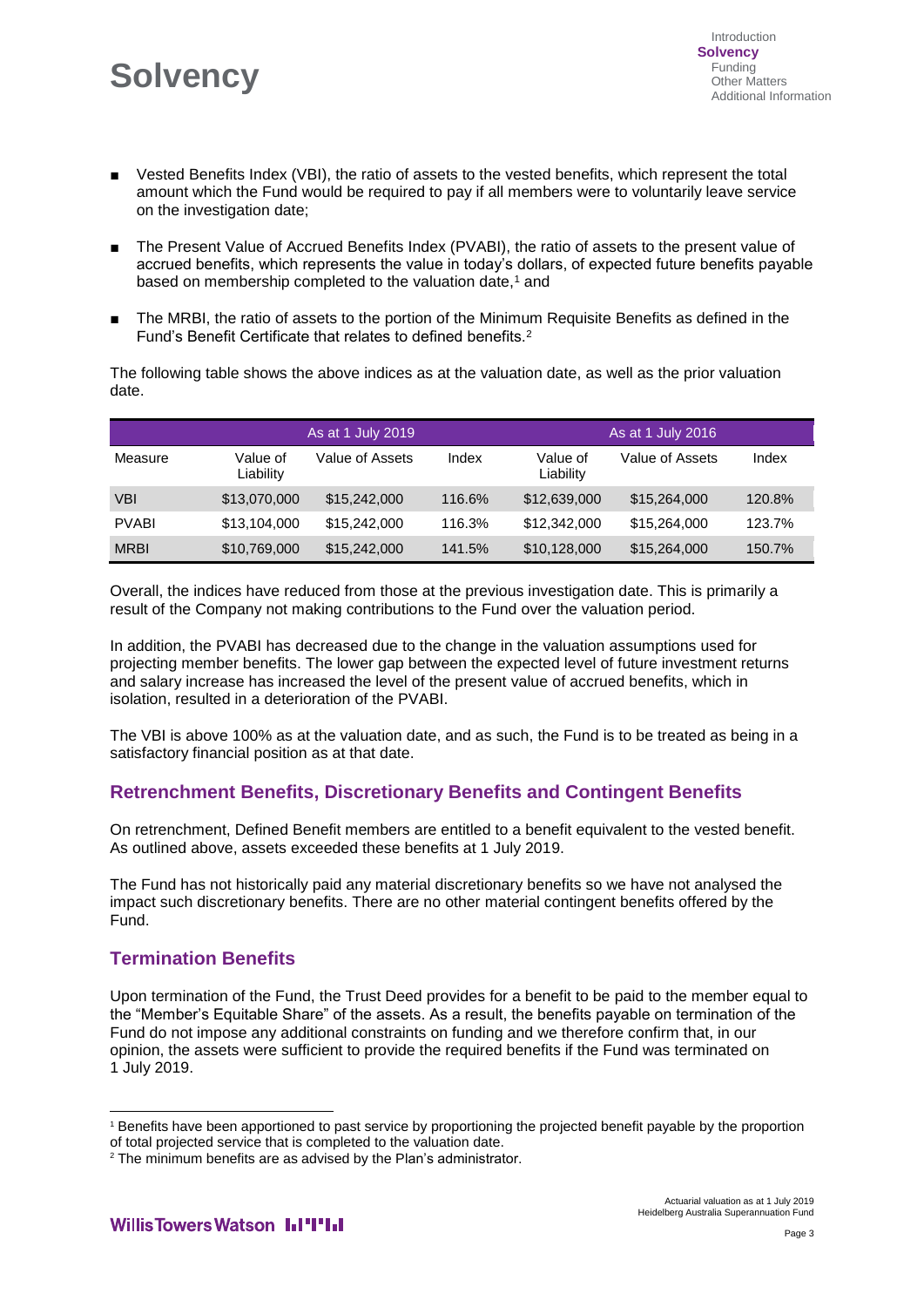## **Funding**

This section considers the long-term funding of the Fund and assesses the contributions required in order to fund benefits payable in future years. To determine the long-term contribution rates, we have used the Attained Age funding method as described in the "Additional Information" section of this report.

## **Long Term Funding results**

The long-term Company contribution rate is calculated in the table below.

| <b>Calculation of Company Contribution Rate</b>                                  | \$'000 |
|----------------------------------------------------------------------------------|--------|
| <b>Future Service Liability</b>                                                  | 2,265  |
| Less Present Value of Member Contributions                                       | (720)  |
| Liability to be funded by Employer Contributions                                 | 1,545  |
| Present Value of 1% of Salaries                                                  | 180    |
| Liability to be funded as a % of salaries                                        | 8.6%   |
| Long-term company contribution rate, after allowing for<br>tax (before expenses) | 10.1%  |
| <b>Fair Value of Assets</b>                                                      | 15,242 |
| Less Present Value of Accrued Benefits                                           | 13,104 |
| Equals Surplus/(Deficit)                                                         | 2,138  |

The change in the equivalent long-term Company contribution rate calculated as at 1 July 2019 from the rate calculated as at the 1 July 2016 (of 8.3% of member salaries) is mostly attributed to the change of financial assumptions adopted for the current investigation.

Given the surplus within the Fund, the company contribution rate required to fund defined benefit members in the short term remains nil. The level of surplus is also expected to be sufficient for the Company contributions in respect of accumulation members to continue to be met from the defined benefit section in the short term.

The Company has a Funding Policy dated 19 May 2011 that states that the Allowable Range of the VBI is 100% to 110% and that if the VBI increases beyond this range the Company may choose to reduce or cease contributions in respect of Defined Benefit members until the VBI returns to the midpoint of the Allowable Range (105%) as determined and advised by the Actuary.

We recommend that contributions can remain nil until 30 June 2021 in respect of Accumulation members and until 31 December 2021 in respect of Defined Benefit members. From 1 January 2022, Defined Benefit contributions are required at the long term contribution rate.

In order to assess whether the current contribution program is likely to meet this target, we have projected the Fund's Vested Benefits Index over the next three years. This projection allows for expected Fund expenses of \$370,000 p.a.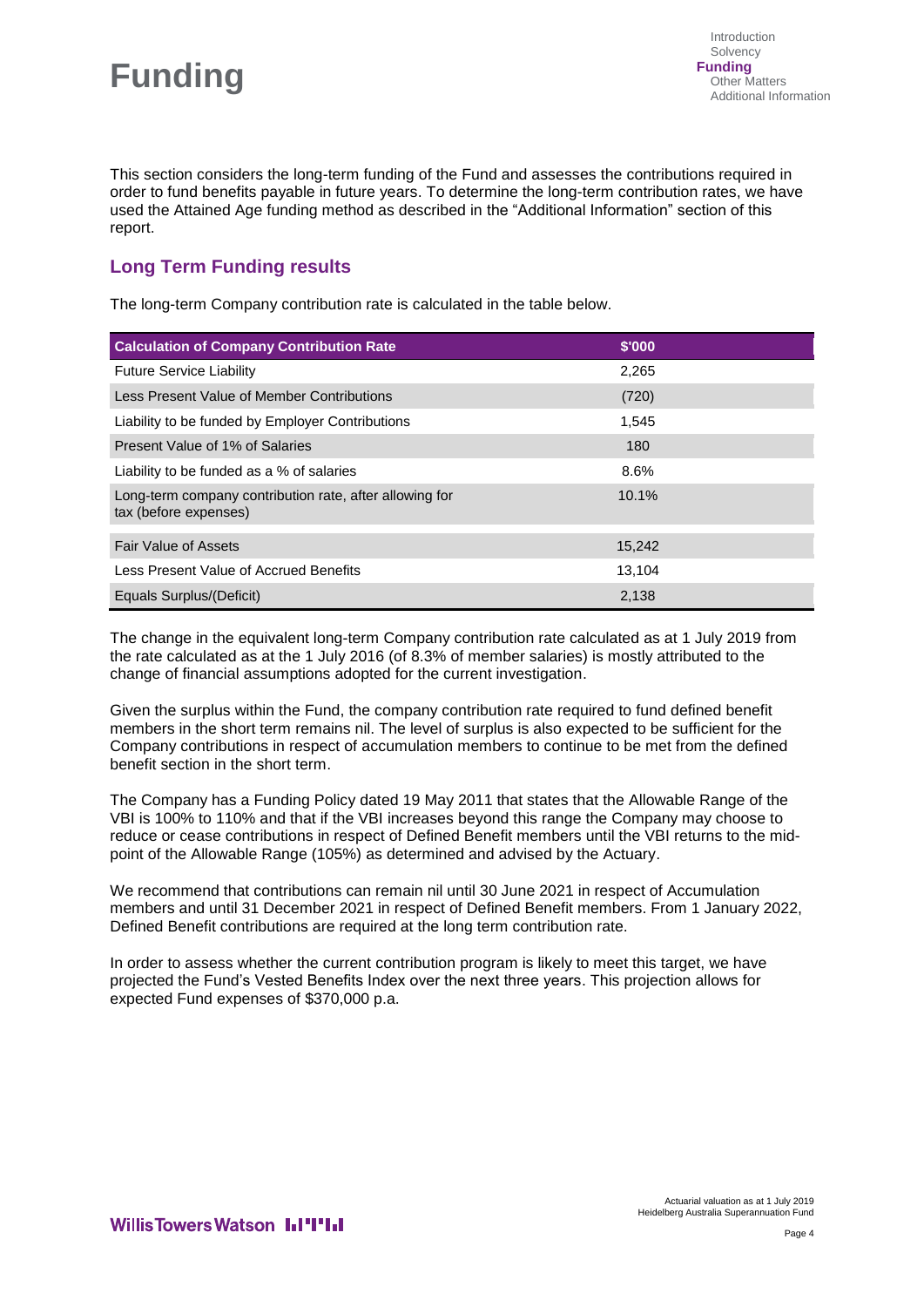As can be seen from the graph, on the basis of the selected actuarial assumptions, the contribution program is sufficient to maintain the VBI above 100% over the next three years, with the VBI projected to be around 105% at the effective date of the next actuarial review.



## **Sensitivity Analysis**

Before making a recommendation on the level of contributions that the Company should make to the Fund, it is useful to consider the sensitivity of the analysis above to reasonable variations in the valuation assumptions. The following table shows the long-term contribution rate calculated, if key assumptions had been varied as described below:

|                                                                                     | <b>This Valuation Basis</b> | <b>Investment Return</b><br><b>Sensitivity +1%</b> | <b>Investment Return</b><br><b>Sensitivity -1%</b> |
|-------------------------------------------------------------------------------------|-----------------------------|----------------------------------------------------|----------------------------------------------------|
| Discount Rate                                                                       | $4.0\%$                     | $5.0\%$                                            | 3.0%                                               |
| <b>Expected Salary Growth</b>                                                       | $3.0\%$                     | $3.0\%$                                            | 3.0%                                               |
| Present Value of Accrued<br>Benefits Index                                          | 116.3%                      | 117.8%                                             | 114.1%                                             |
| Long Term Contribution<br>Rate (before any<br>adjustment for surplus or<br>deficit) | 10.1%                       | $9.2\%$                                            | 11.2%                                              |

The above results show that the Fund's financial position (on an Accrued Benefits basis) and the long term Company contribution rate are sensitive to long-term actuarial assumptions.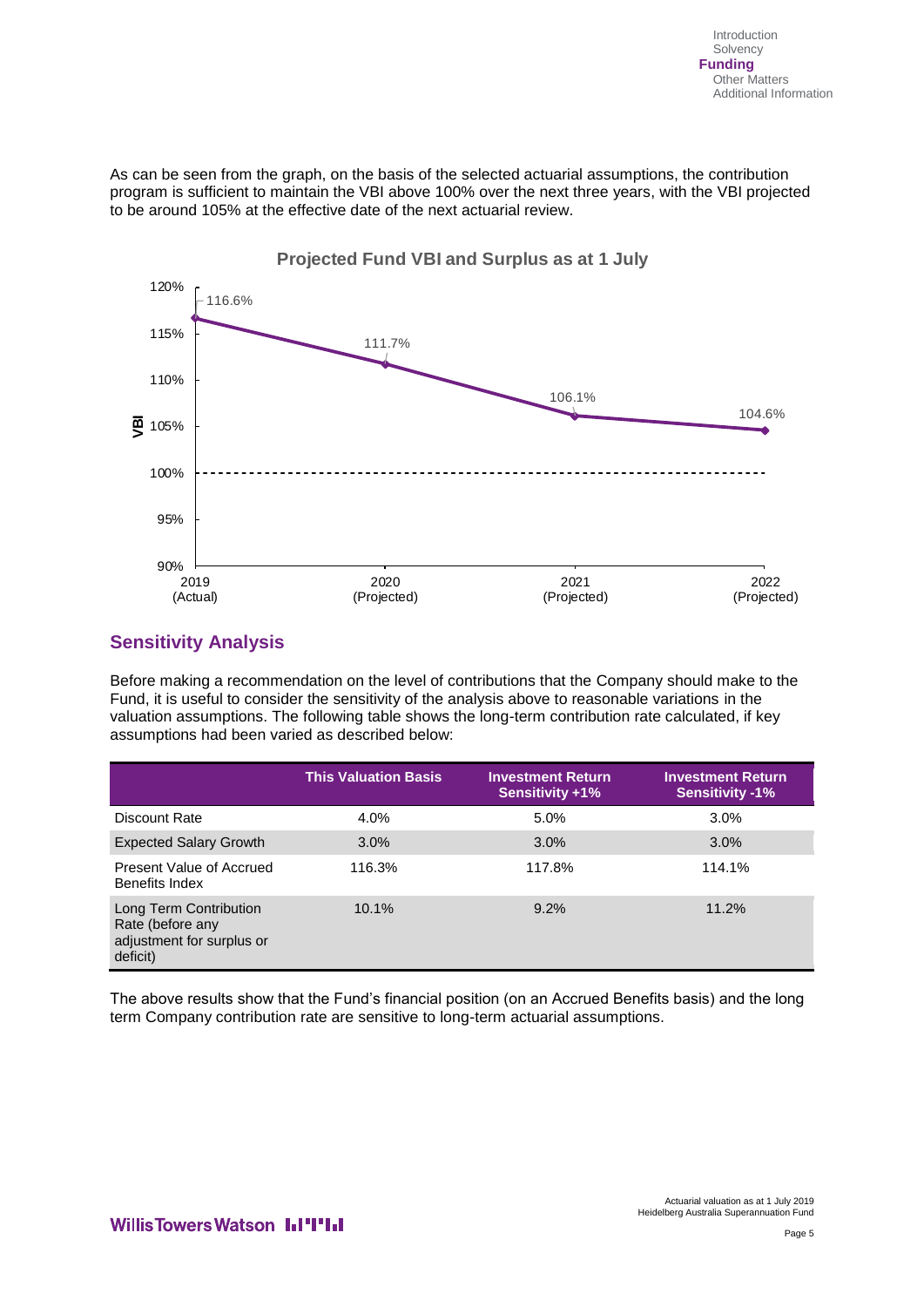Similarly, the Fund's projected VBI over the next three years under the varied assumptions and the contribution program is shown in the graph below:



These results show that under the sensitivities considered, the Fund is expected to remain in a satisfactory financial position over the next three years if the Company continues contributions in line with the recommended contribution program.

While the sensitivities have been selected to be illustrative of reasonable changes in the valuation assumptions, they do not represent the upper or lower bounds of possible outcomes and more extreme outcomes are possible.

## **Summary**

On the basis of the above results, and having regard to the Company's preferences as well as the Funding Policy, we believe that the following Company contribution program is sufficient to meet the funding requirements of the Fund.

From 1 July 2019 to 30 June 2021:

- Nil in respect of Defined Benefit Members;
- Nil in respect of Accumulation Members.

From 1 July 2021 to 31 December 2021:

- Nil in respect of Defined Benefit Members;
- Prevailing SG rate of Ordinary Time Earnings (OTE) in respect of Accumulation members.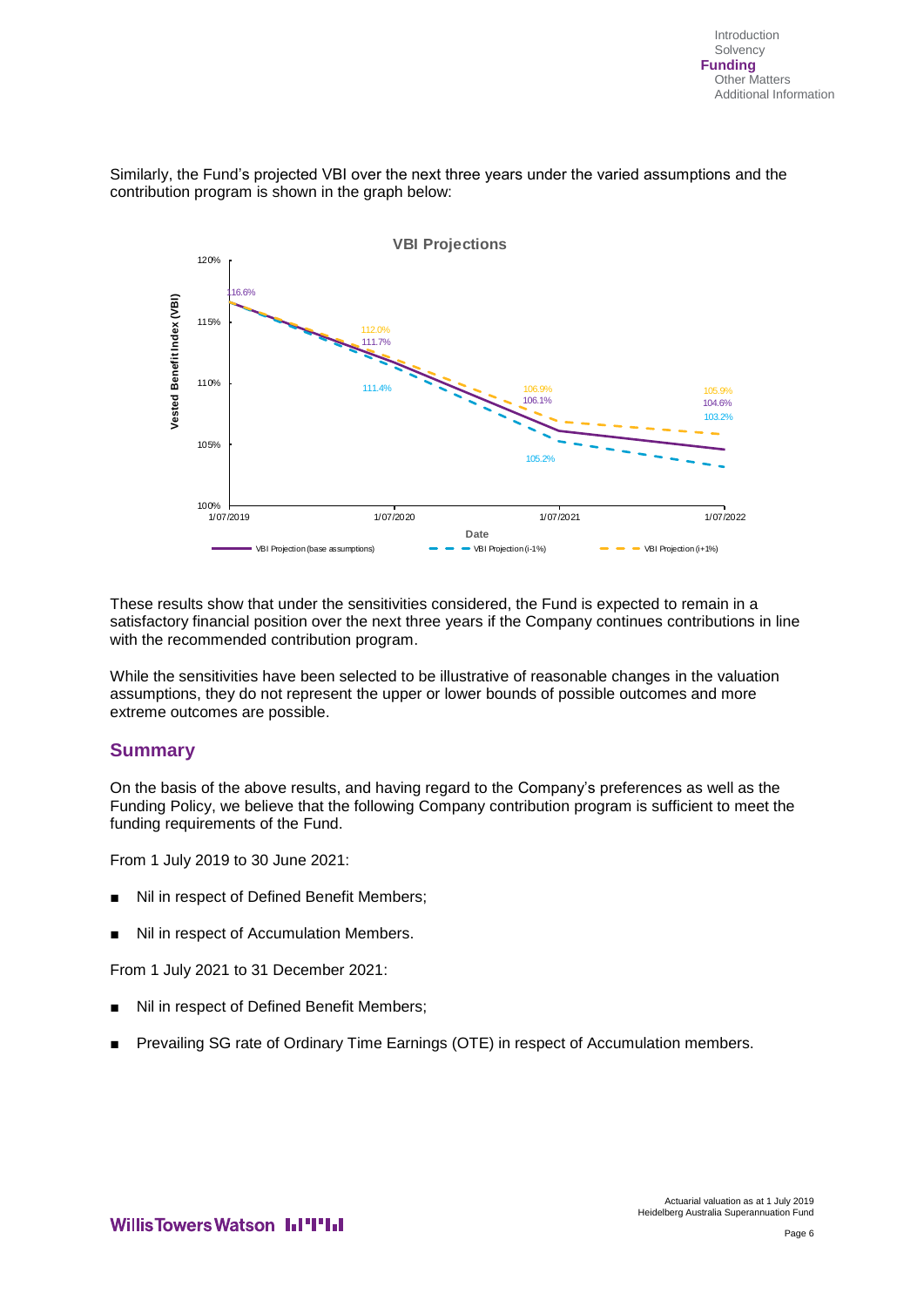From 1 January 2022:

- 10% p.a. of salaries of Defined Benefit Members' salaries plus \$370,000 p.a.;
- Prevailing SG rate of OTE in respect of Accumulation members.

In addition, the Company should make contributions at a rate of 4.71% of salary in respect of applicable Defined Benefit members paying their member contributions by salary sacrifice and the amount of any additional voluntary contributions made by members to the Fund by way of salary sacrifice.

We further recommend that the VBI position (and other measures of solvency) continue to be monitored quarterly throughout the following investigation period, to ensure that these contribution recommendations remain appropriate.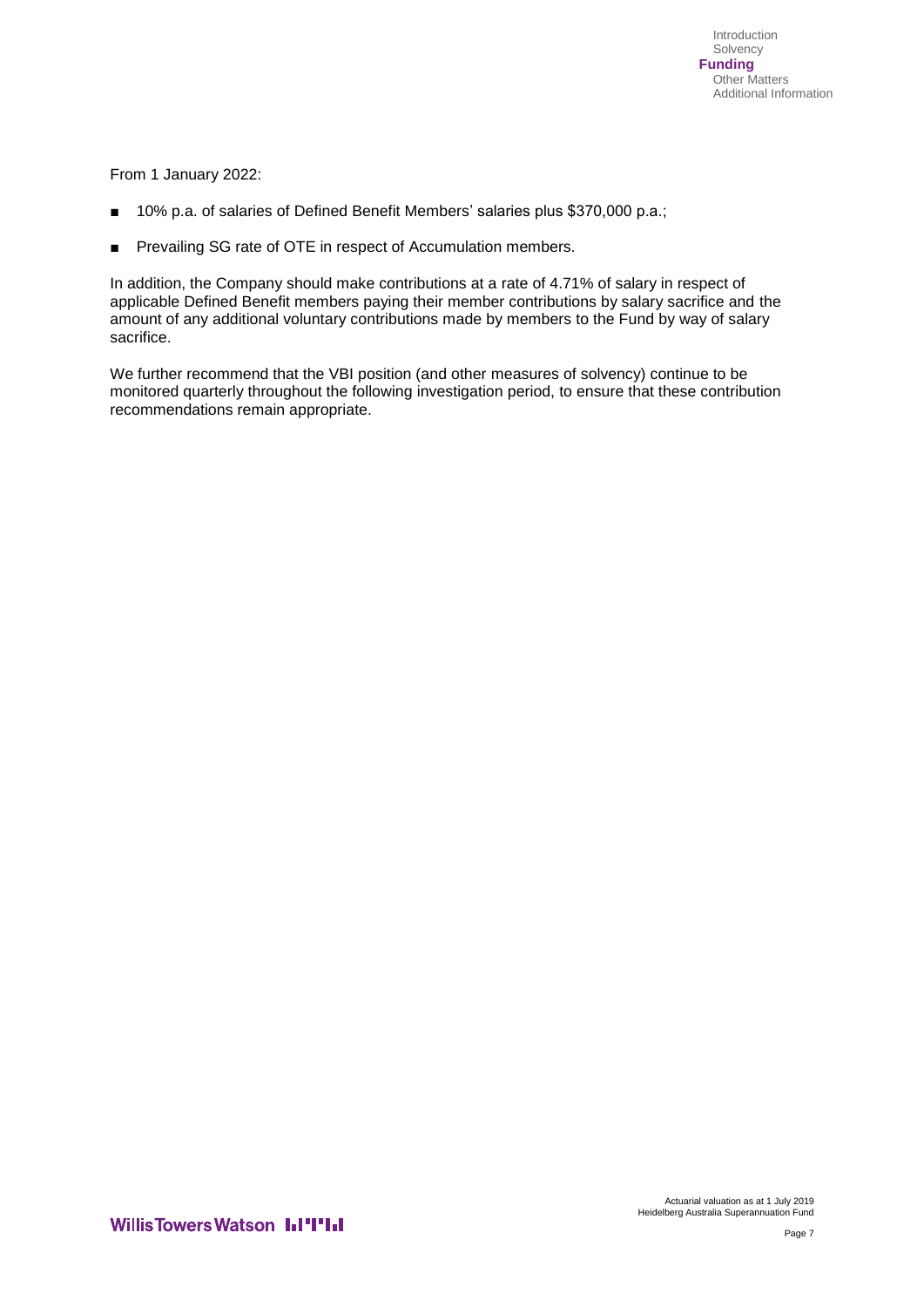## **Other Matters Involving Actuarial Oversight**

## **Investments**

#### **Investment Strategy**

The Trustee has developed formal objectives and a policy for the investment of the Fund's assets. These objectives and policies are summarised in the Fund's "Investment Governance Framework" dated 11 December 2018.

To meet this objective, the investment policy is to have the assets supporting the Fund's defined benefit liabilities invested 72% in growth assets such as shares and property.

The actual and target asset allocation as 1 July 2019 of such assets is shown in the below table:

| <b>Asset Class</b>               | <b>Target Asset Allocation as at</b><br>1 July 2019 | <b>Actual Asset Allocation as at</b><br>1 July 2019 |
|----------------------------------|-----------------------------------------------------|-----------------------------------------------------|
| <b>Australian Equities</b>       | 32.0%                                               | 32.4%                                               |
| <b>International Equities</b>    | 32.0%                                               | 32.5%                                               |
| Property                         | $8.0\%$                                             | 8.1%                                                |
| <b>Alternative Assets</b>        | $\overline{\phantom{a}}$                            | -                                                   |
| <b>Total Growth Assets</b>       | 72.0%                                               | 73.0%                                               |
| <b>Australian Fixed Interest</b> | $10.0\%$                                            | 10.0%                                               |
| International Fixed Interest     | $10.0\%$                                            | 10.2%                                               |
| Cash                             | 8.0%                                                | 6.8%                                                |
| <b>Total Defensive Assets</b>    | 28.0%                                               | 27.0%                                               |

In my opinion an investment strategy as described above is suitable for a fund of this type having regard to its financial position, the underlying liabilities and the capacity of the respective employers to meet any funding shortfall.

#### **Crediting Rate and Investment Reserving Policy**

The Fund's policy credits defined benefit member accounts with actual investment returns (net of fees and taxes) from the underlying assets. In our view, this remains appropriate.

#### **Liquidity**

Taking into account the ready sale of the Fund's assets from time to time, in our opinion the Fund has sufficient liquidity to meet payments from regular cashflows.

## **Shortfall Limit**

The Trustee currently has an approved shortfall limit of 97%.

Based on the Fund's benefit design and its target asset allocation described above, in our opinion the 97% shortfall limit remains reasonable for the Fund.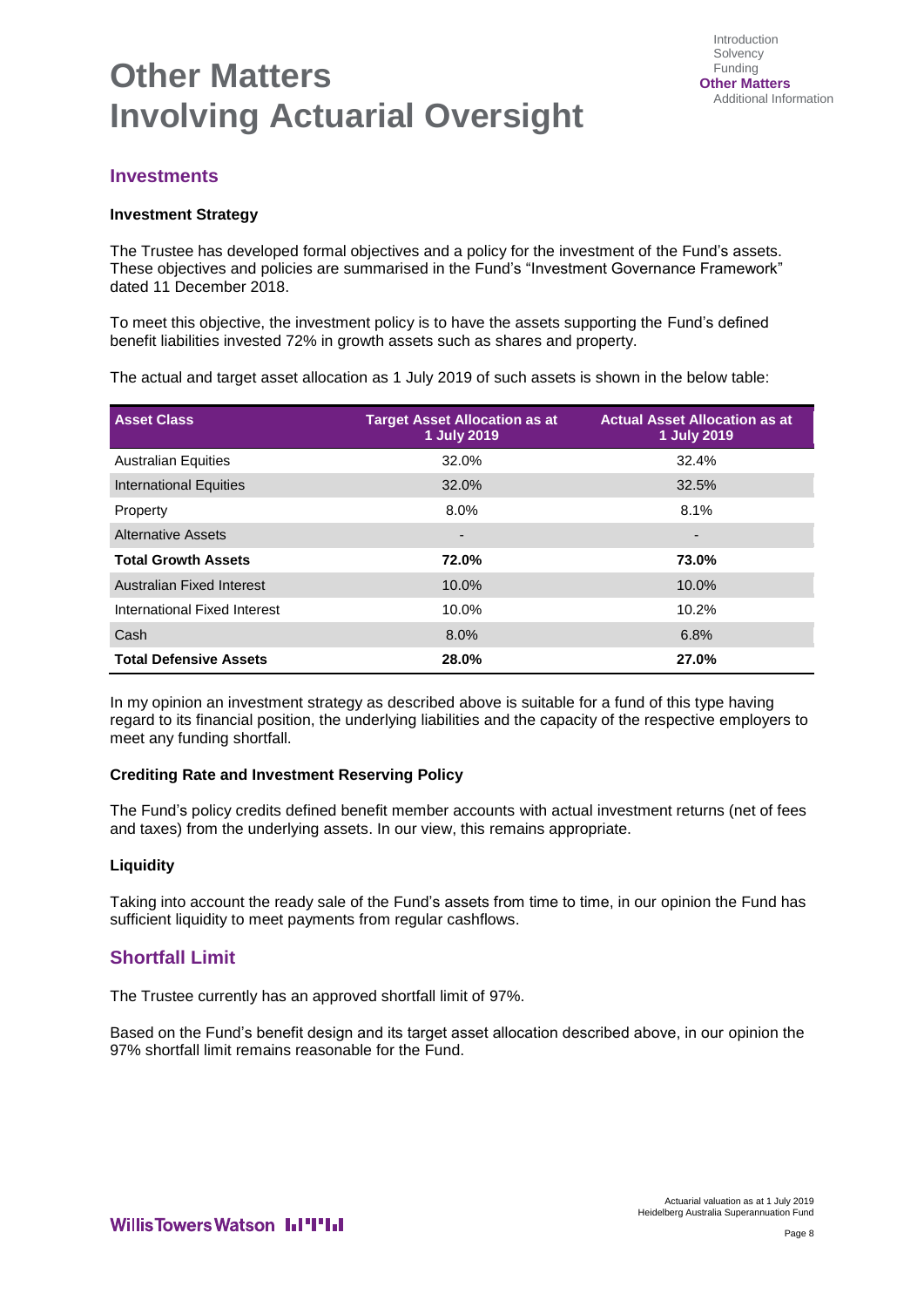#### **Insurance**

#### **Death and Disablement Benefits**

At the investigation date, the Fund had insurance with AMP in respect of death and total and permanent disablement benefits.

The following formula is used to determine the level of insurance required in respect of Defined Benefit members:

Sum Insured = Death Benefit – maximum of 110% x (Accrued Benefit, Vested Benefit)

where

Accrued Benefit = Accrued Benefit Multiple x Prospective Final Average Salary

Vested Benefit = Benefit member receive if they voluntary leave Heidelberg

As at the valuation date, the amounts over/(under) insured in the Fund are shown in the table below:

|                                             | \$'000s |
|---------------------------------------------|---------|
| Lump Sum Death and Disablement Benefits (A) | 15,893  |
| Less Aggregate Life Insurance (B)           | 2,740   |
| Fund's Exposure (A-B)                       | 13.153  |
| Less Fair Value of Assets                   | 15.242  |
| Shortfall/(Excess) in Insurance             | (2,089) |

The Assets as at 1 July 2019 are more than sufficient to meet the Fund's Exposure. There remains an excess of insurance which will reduce as the coverage of vested and accrued benefits decreases.

On this basis, we consider the current insurance arrangements adequate in the short term. We recommend that the current insurance formula be reviewed following the 1 July 2020 annual review with the expectation that the formula will change as the VBI reduces.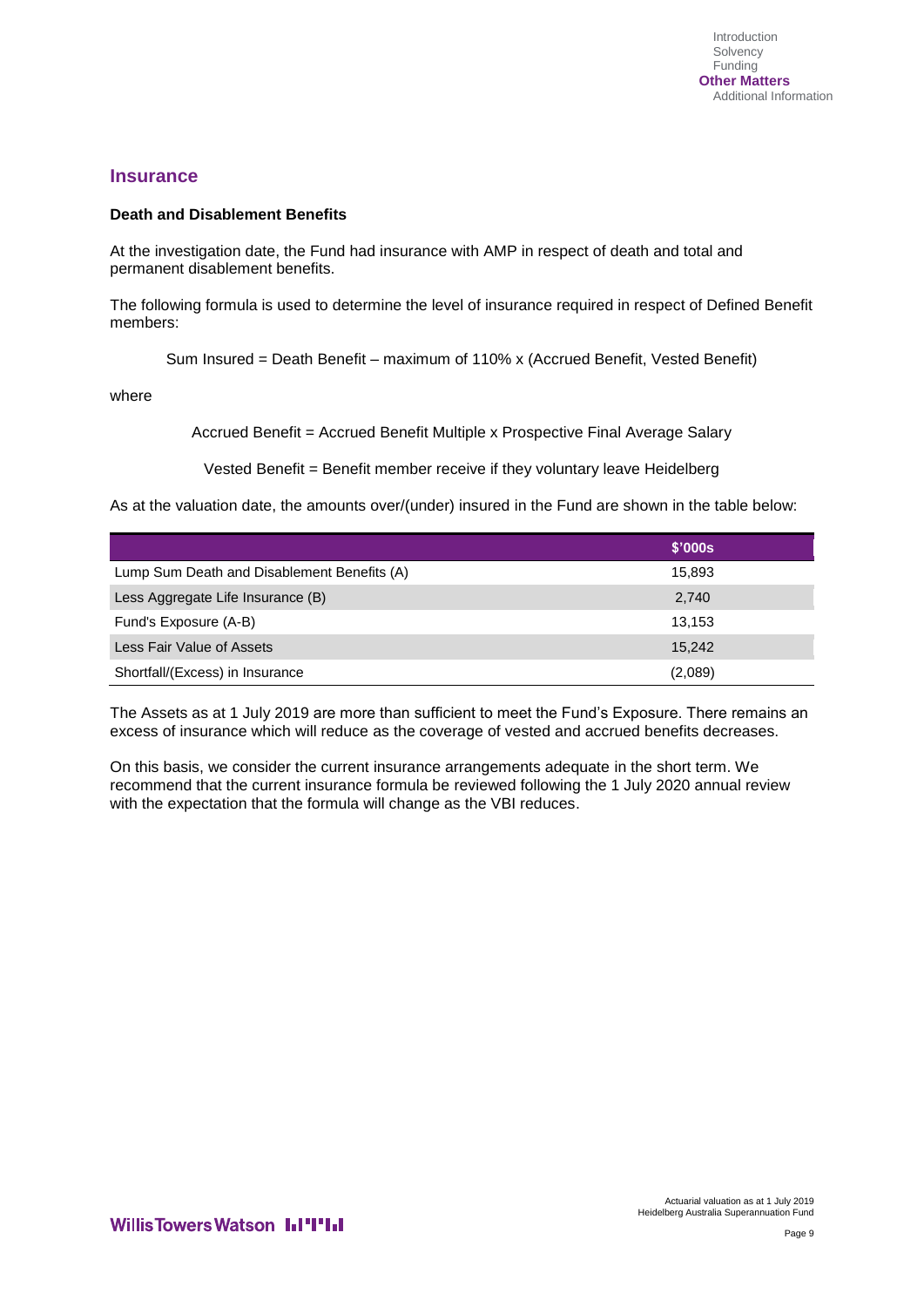# **Additional Information**

## **Risks**

The table below summarises the main risks to the financial position of the Fund.

| <b>Risk</b>                                                                                                                                                                                          |                                                                                                          |  | <b>Approach taken to risk</b>                                                                                                                                                                                                                                                                                                                                                    |  |            |  |
|------------------------------------------------------------------------------------------------------------------------------------------------------------------------------------------------------|----------------------------------------------------------------------------------------------------------|--|----------------------------------------------------------------------------------------------------------------------------------------------------------------------------------------------------------------------------------------------------------------------------------------------------------------------------------------------------------------------------------|--|------------|--|
| Investment returns on the existing<br>assets could be insufficient to<br>meet the Trustee's funding                                                                                                  |                                                                                                          |  | The Trustee takes advice from the Fund Actuary on possible assumptions for future<br>investment returns. In setting the future contributions, the Fund Actuary considers the<br>effect on the future financial position if investment returns are less than expected.                                                                                                            |  |            |  |
| objectives                                                                                                                                                                                           |                                                                                                          |  | The Trustee is able to agree further contributions with the Company at subsequent<br>valuations if future returns prove insufficient.                                                                                                                                                                                                                                            |  |            |  |
|                                                                                                                                                                                                      | Salary increases could be<br>different from that assumed which<br>could result in higher liabilities     |  | Salary increases are generally linked to price inflation. The Trustee invests in assets that<br>are expected to be correlated to future inflation in the longer term (sometimes referred to<br>as "real" assets). This means that, over the longer term, such assets are expected to keep<br>pace with inflation. Such assets include equities, property and index-linked bonds. |  |            |  |
|                                                                                                                                                                                                      | Falls in asset values might not be<br>matched by similar falls in the<br>value of the Fund's liabilities |  | The Trustee considers this risk when determining the Fund's investment strategy. It<br>consults with the Company in order to understand the Company's appetite for bearing this<br>risk and takes advice on the Company's ability to make good any shortfall that may arise.                                                                                                     |  |            |  |
|                                                                                                                                                                                                      |                                                                                                          |  | To the extent that such falls in asset values result in deficits at future valuations, the<br>Company would be required to agree a recovery plan with the Trustee to restore full<br>funding over a period of time.                                                                                                                                                              |  |            |  |
|                                                                                                                                                                                                      | Fund members remain employed<br>longer than assumed                                                      |  | The Trustee adopted withdrawal assumptions that it regards as prudent estimates of the<br>future working lifetime of members. To the extent members continue to accrue benefits<br>within the Plan for longer than expected this could cause the Plan's actual projected VBI to<br>be lower than expected.                                                                       |  |            |  |
| Legislative changes could lead to<br>The Trustee takes legal and actuarial advice on changes in legislation and consults with<br>increases in the Fund's liabilities<br>the Company, where relevant. |                                                                                                          |  |                                                                                                                                                                                                                                                                                                                                                                                  |  |            |  |
|                                                                                                                                                                                                      | Economic risk                                                                                            |  | Demographic risk                                                                                                                                                                                                                                                                                                                                                                 |  | Legal risk |  |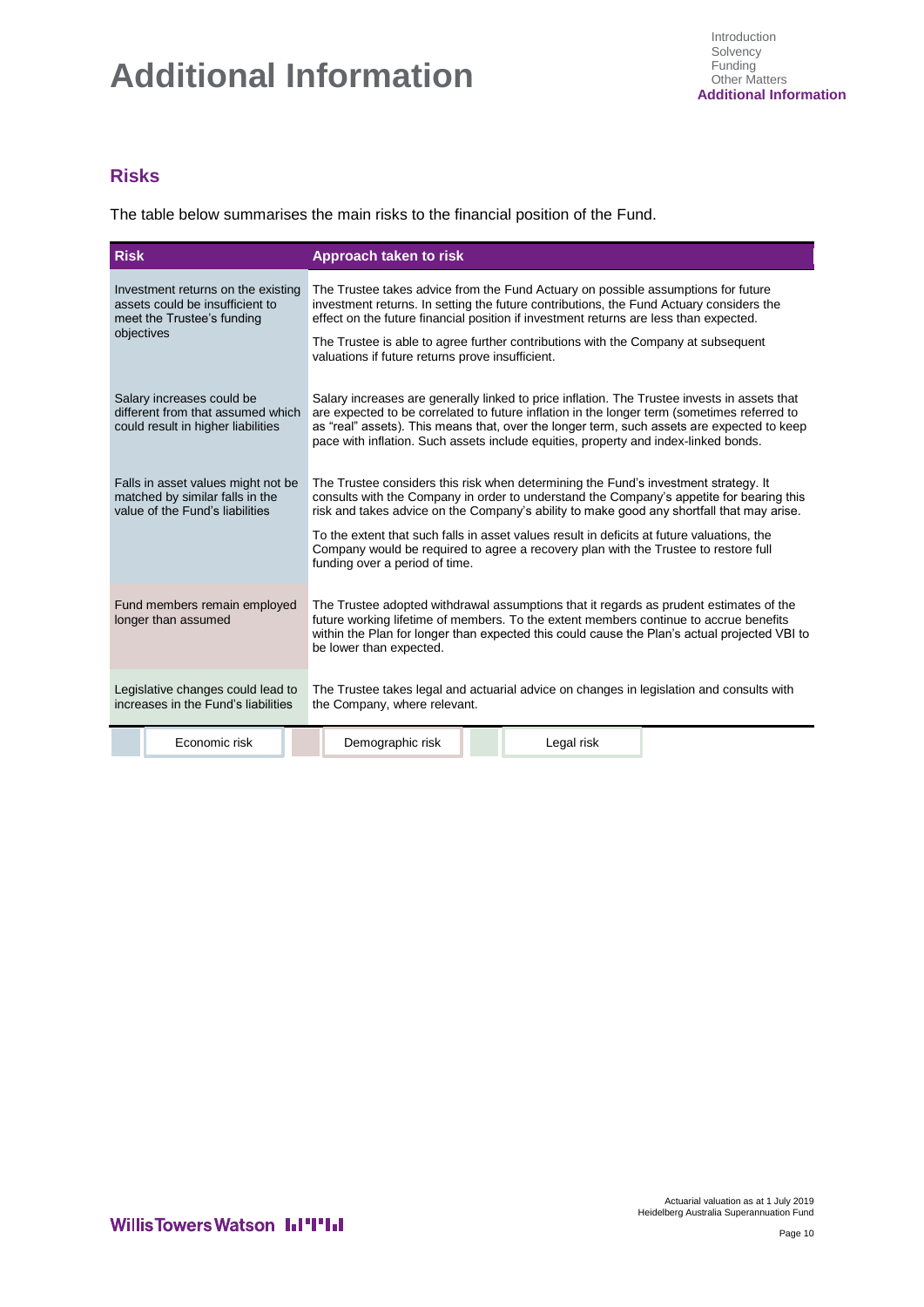## **Benefits summary**

The Fund's operations are governed by a Trust Deed which was prepared in October 2004 and most recently amended on 21 September 2016. The Fund is closed to new defined benefit members.

The Fund is a regulated complying superannuation fund under the Superannuation Industry (Supervision) Act and qualifies for concessional tax treatment.

This summary contains the main features only. Reference should be made to the full Trust Deed for further detail.

## **Classes of Membership**

#### **Defined Benefit Categories:**

DB and DBP

#### **Accumulation Categories:**

- ACC Standard Accumulation members
- ACL Category ACC Late Retirees
- DBL Defined Benefit members who have exceeded age 65 and are currently accruing accumulation benefits; for the purpose of this review, these members are treated as accumulation members.
- F Frozen members
- S Spouse members
- RBD Retained Benefits Division

#### **Member Contributions**

Members are required to contribute to the Fund at the following rates:

| <b>Category</b> | <b>Member Contribution Rate</b><br>(% of salaries) |
|-----------------|----------------------------------------------------|
| DB, DBP         | $4\%$ *                                            |
| <b>DBL</b>      | <b>Nil</b>                                         |
| ACC, ACL        | Nil                                                |
| F, S, RBD       | <b>Nil</b>                                         |

\* Members may pay 4% contributions from after-tax salary or 4.71% contributions from before-tax salary.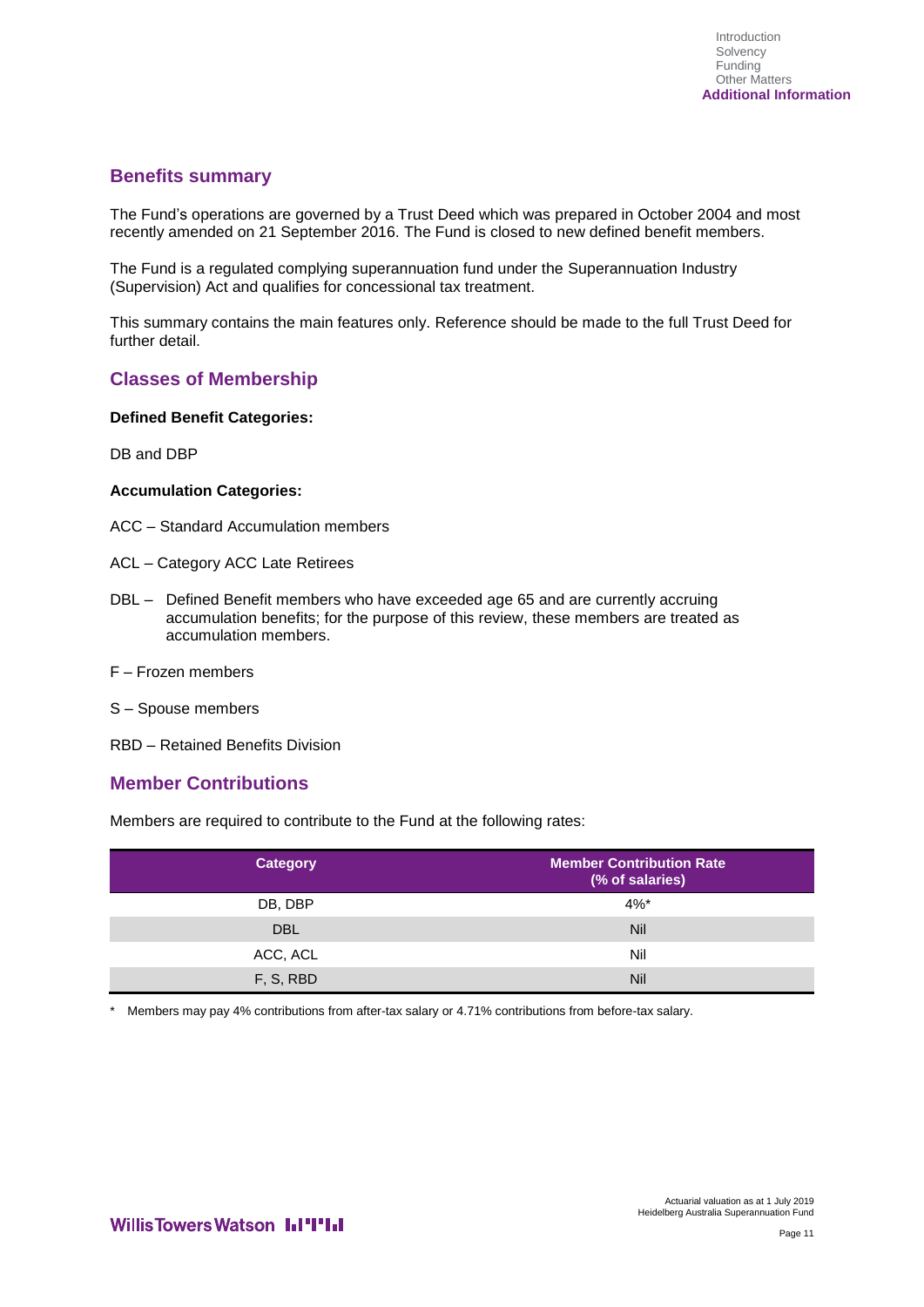## **Company Contributions**

In respect of the Defined Benefit members in Categories DB and DBP, the Company contributes, on the advice of the Actuary, at a rate sufficient to meet the balance of the cost of the benefits. In respect of the accumulation categories ACC and ACL, the Company contributes at the applying SG rate of OTE and in respect of accumulation categories F, S the Company does not contribute because the members are frozen or spouse members.

## **Final Average Salary**

The Final Average Salary used for the determination of Defined Benefit Members' benefits is the greater of the average of the member's salaries at three consecutive annual review dates (1 July) over the ten years preceding retirement and the average salary earned over the previous three years.

## **Defined Benefits**

#### **Normal Retirement Age**

The Normal Retirement Age is 65.

#### **Early Retirement Age**

Retirement can occur at any time after attaining age 55 or at any time due to ill-health.

#### **Normal Retirement Benefit**

On retirement each member is entitled to a lump sum benefit equal to a multiple of the member's Final Average Salary.

The multiple is calculated as follows:

#### **Former Category A and A1 members**

15% for each year of membership of the Fund.

#### **Former Category B members**

- 12% for each year of membership of the Fund prior to 1 April 1997; plus
- 15% for each year of membership of the Fund after 1 April 1997.

#### **Former Category C members**

- 7.5% for each year of membership of the Fund prior to 1 April 1997; plus
- 15% for each year of membership of the Fund after 1 April 1997.

where periods of membership are measured in years and complete months.

#### **Late Retirement Benefit**

On retirement after age 65, a lump sum benefit is payable equal to the lump sum retirement benefit at age 65, plus SG contributions (net of allowance for tax and expenses) accumulated with investment returns to the date of retirement.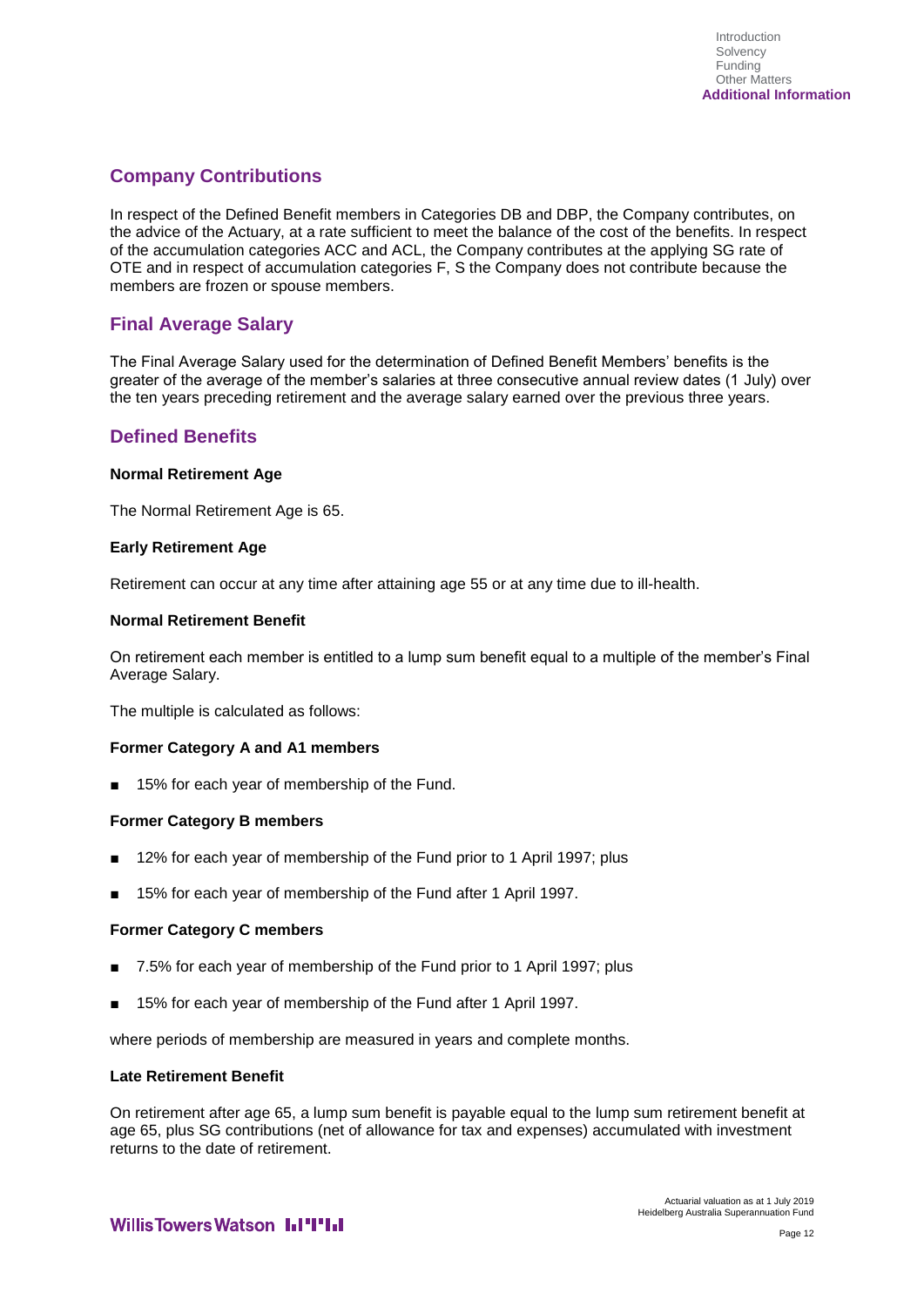#### **Early Retirement Benefit**

On retirement before age 65, a lump sum benefit is payable which is a pro rata proportion of the Member's Normal Retirement Benefit using the ratio of actual service to total service, i.e. it is calculated as the Normal Retirement Benefit multiplied by actual service divided by total service to the Normal Retirement Age.

#### **Death Benefit**

On the death of a member prior to age 65 a lump sum benefit is payable equal to the benefit that would have been payable at the Normal Retirement Date, but assuming the member's salary remained unaltered from the date of death until age 65, and assuming the member remained in the same membership category from the date of death until age 65. For Members who joined the Fund before 1 April 1997, this is subject to a minimum of four times salary up to age 61, reducing to one times salary at age 65.

#### **Total and Permanent Disablement (TPD) Benefit**

If a member becomes Totally and Permanently Disabled, a lump sum benefit is payable equal to the benefit that would have been paid if the member had died on the date they became Totally and Permanently Disabled.

#### **Leaving Service Benefit**

If a member leaves the service of the Company and no other benefit is payable, a lump sum benefit is payable equal to the member's accrued benefit multiple times FAS times 60% plus 2% for each completed year of membership to a maximum of 1.00 after 20 years membership. This factor increases linearly to 1.00 between age 50 and 55.

For contributory members at 31 March 1997, the benefit is subject to a minimum of member contributions with interest, increased by 30% plus 6% for each year of membership in excess of 5 years, subject to a maximum increase of 150% after 25 years membership.

#### **Additional Accounts**

Any additional contributions and amounts transferred in from other funds are accumulated with investment earnings and paid on leaving the Fund for any reason.

#### **Superannuation Guarantee (SG)**

From 1 July 1992, the Federal Government introduced legislation relating to superannuation. In particular, minimum levels of employer contributions were set in the Superannuation Guarantee (Administration) Act. As a result, the benefits payable, after allowing for any amounts contributed by the Company to any other superannuation Fund, are subject to a minimum benefit specified by the Company and advised to the Trustee having regard to the Fund's actuarial Benefit Certificate.

#### **Surcharge**

From 20 August 1996, the Federal Government introduced a surcharge on employer superannuation contributions of higher income members. The surcharge was abolished from 1 July 2005 but some assessments relating to periods before 2005 were received by the Fund after this date. Relevant members' benefits are reduced as necessary in order to meet the cost of the surcharge.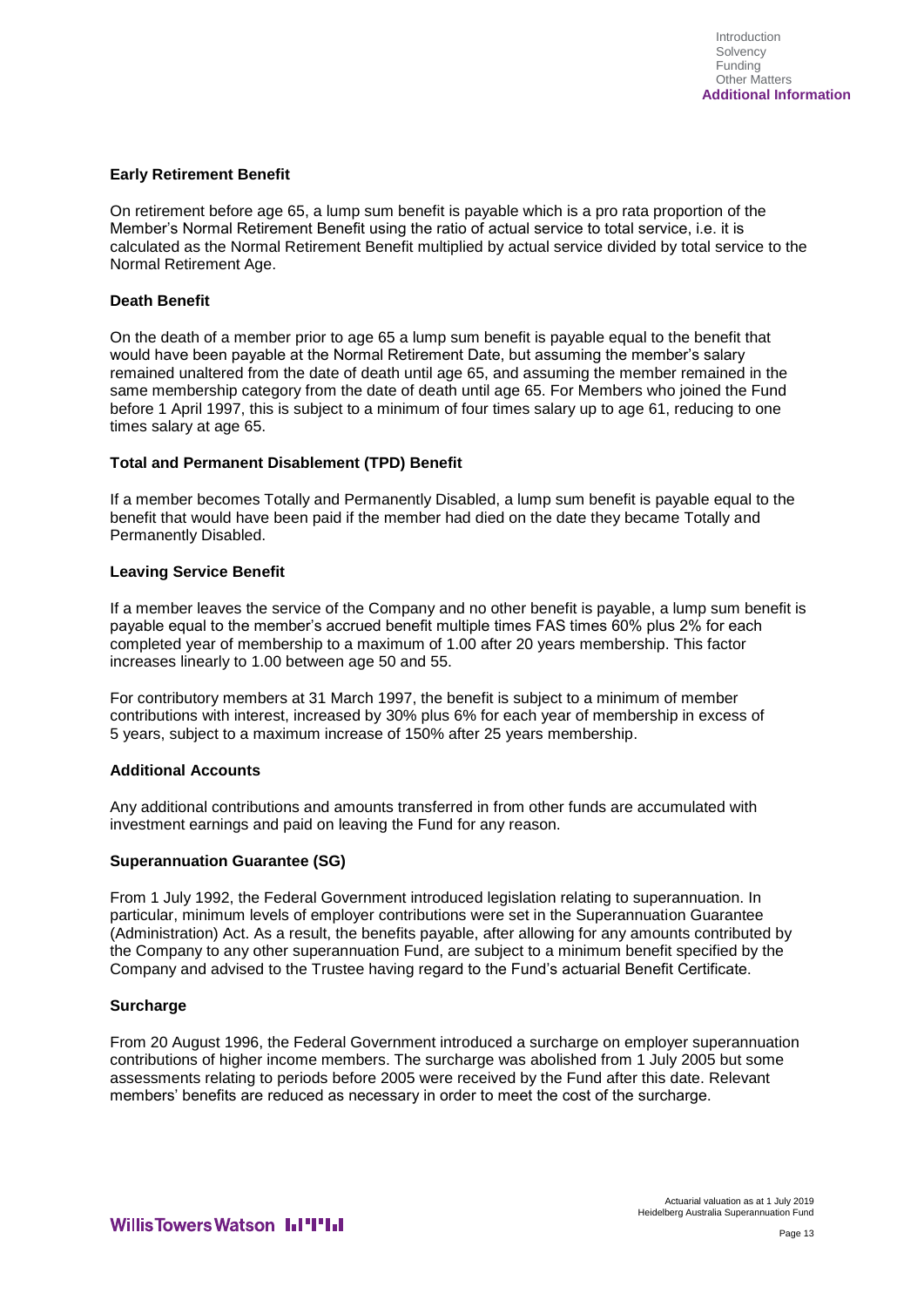## **Changes to the benefits**

Since the valuation as at 1 July 2019 no changes have been made to the Fund's benefits.

## **Summary of Data Used in this Investigation**

#### **Membership Data**

Australian Administration Services Pty Limited (AAS) has responsibility for maintaining member records, payment of benefits and other administrative tasks of the Fund.

Australian Administration Services Pty Limited (AAS) provided data in respect of members of the Fund as at 1 July 2019, including members who had left the Fund since the last investigation date.

We have checked a sample of the membership data for internal consistency and are satisfied as to the accuracy of this sample.

The following table shows a summary of the membership as at 1 July 2016 and 1 July 2019:

|                                      | 1 July 2016 | 1 July 2019 |
|--------------------------------------|-------------|-------------|
| Number of Members                    | 37          | 27          |
| Average Age                          | 53.2        | 54.2        |
| Average Past Membership              | 25.2        | 26.7        |
| <b>Average Superannuation Salary</b> | 97,800      | 114,900     |

#### **Assets Data**

AAS provided audited accounts for the Fund as at 30 June 2019. The fair value of assets as disclosed, less any amount held to meet the Operational Risk Financial Requirement, was \$25,245,000. Because this investigation is focused on the defined benefits, we have deducted an amount of \$10,003,000 from this value in respect of accumulation liabilities to calculate the value of assets that are used to support defined benefits. The resultant value of \$15,242,000 was used in this valuation to determine contribution recommendations and Funding Status Measures.

The accounts were audited by Crowe on 24 September 2019.

We are satisfied that there are no material data discrepancies and that the data provided is suitable for the purpose of this investigation. We have relied on the information provided for the purposes of this investigation. Although we have no reason to doubt the quality of asset information provided, the results of this investigation are dependent on the quality of the asset information. Any changes to the asset values above will have an impact on the outcome of the investigation and any resulting recommendations.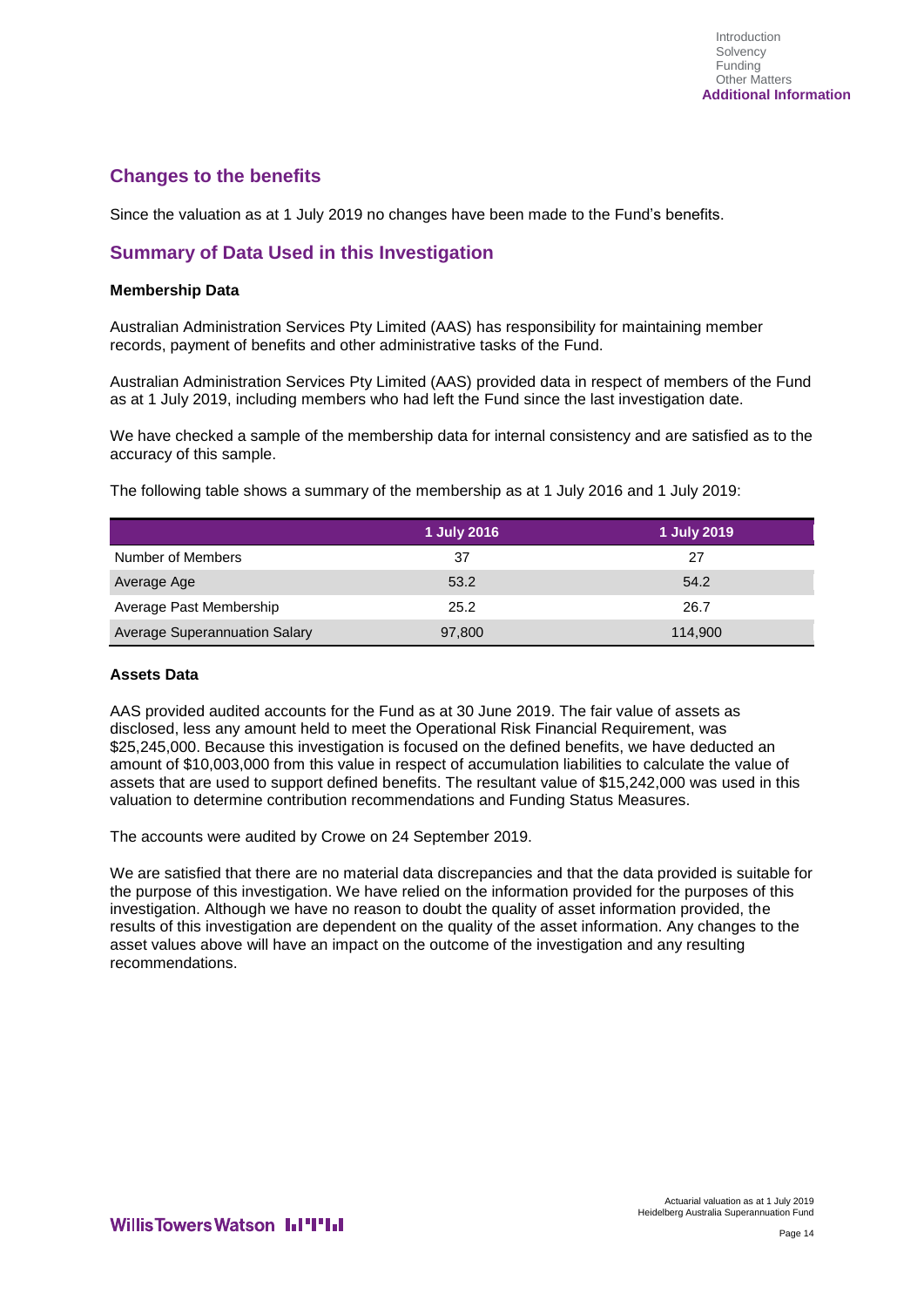## **Funding Method, Assumptions and Experience**

#### **Funding Method**

In this valuation, I have used the Attained Age method. Under this method, the company contributions is calculated as the cost of benefits accruing to members in respect of all future membership plus other relevant costs (such as administration expenses), with an adjustment to allow for the amortisation of surplus or deficit existing in the Fund in respect of benefits accrued at the valuation date. These contributions are expressed as a percentage of salaries, by comparing the amount against the expected present value of 1% of members' salaries.

This funding method is suitable for this valuation as it allows the surplus (or deficit) of the Fund to be used (or made up) by the Company over a shorter time period.

In producing my recommendations, I have also taken into account the pace of funding required to maintain certain short term solvency measures, in particular, that legislation requires the VBI to be above 100% and that the Trustee has a funding range between 100% and 110%.

In the previous actuarial investigation, the Attained Age Method was used to determine the level of contributions. In my view this method remains appropriate.

#### **Assumptions**

In order to determine the value of expected future benefits and Fund assets, it is necessary to make assumptions regarding the timing and amount of future benefit payments, expenses and contributions. In doing so it is important to examine the experience of the Fund since the last valuation to see whether the previous assumptions have been borne out in practice.

While each of the assumptions used is normally the actuary's best estimate of future experience, in practice, the actual experience in any (short) period can always be expected to differ from the assumptions to some extent. However, it is intended that over longer periods, they will provide a reasonable estimate of the likely future experience and financial position of the Fund.

In the short-term, as the actual experience emerges differently to the experience implied by the assumptions, the financial position of the Fund will also vary from that expected. However, adjustments to company contribution rates, if any, can be made to reflect these differences in the following actuarial investigation.

#### **Financial Assumptions**

Valuation assumptions can be broadly divided into demographic assumptions, which relate to characteristics of current and future members of the Fund, and financial assumptions, which are assumptions other than demographic assumptions. The following sections first consider the financial assumptions that are to be adopted for this valuation.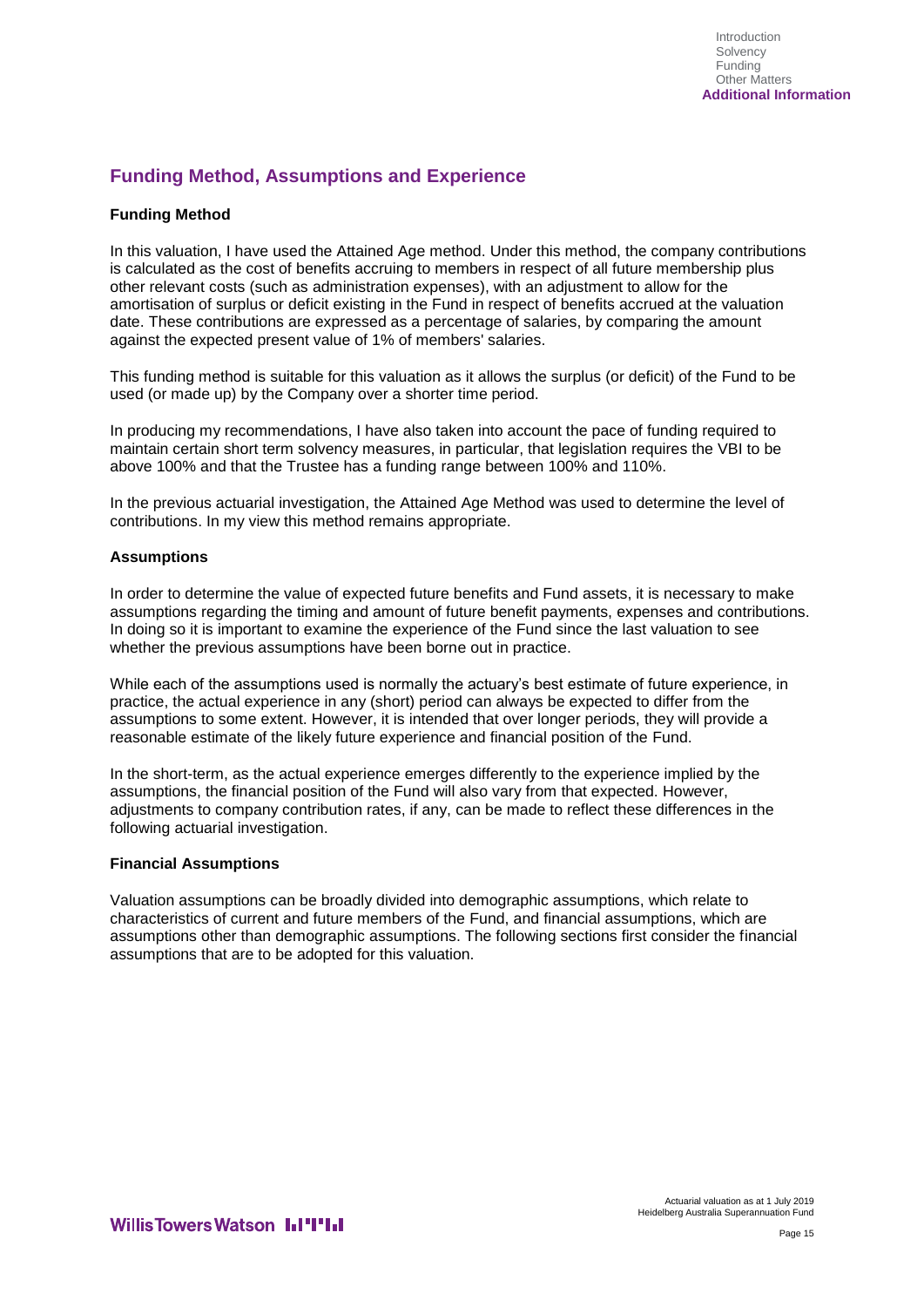#### *Investment Returns*

The rate of return on the Fund's Assets (net of tax and investment expenses that are deducted from the investment return) from 1 July 2016 to 1 July 2019 are set out in the table below:

| <b>Year Ending</b> | <b>Net Investment Return</b> |
|--------------------|------------------------------|
| 1 July 2017        | 12.2%                        |
| 1 July 2018        | 8.8%                         |
| 1 July 2019        | 8.4%                         |
| Overall            | 9.8% p.a.                    |

Over the three-year period to 1 July 2019 the assets held in the Fund returned 9.8% p.a. which is higher than rate assumed in the previous investigation of 4.5% p.a. (net of tax). In isolation, this has had a positive impact on the financial position of the Fund.

While short-term differences between actual investment return experience and the actuarial assumption can affect the long term financial position of the Fund as measured by the actuarial investigation, the assumption used in the investigation must be based on long-term expectations since the investigation involves valuing payments in the future.

Based on models of future investment returns developed by Willis Towers Watson, the current long term expectations of investment returns net of taxation and investment management expenses and current strategic asset allocation of the Fund is 4% p.a. On this basis, I have assumed a long-term investment earning rate of 4% p.a. for this investigation, which is lower than the assumed long term earning rate used for the previous investigation was 4.5% p.a.

#### *Salary Increases*

The average salary increases during the investigation period for the members remaining in the Fund as at 1 July 2019 was 3.1% p.a. This is largely in line with the salary increases assumption adopted for the previous actuarial investigation of 3.0% p.a. This is not expected to have had a material impact on the financial position of the Fund.

The Company has confirmed that it expects long-term salary increases for the remaining members to average 3% p.a., which is consistent with a real wage growth of 1% p.a. above the current long term expectations of price increases of 2% p.a. based on modelling by Willis Towers Watson. I have therefore adopted this rate for the purpose of this investigation.

#### *Administration Expenses and Insurance Costs*

For this investigation, I have assumed:

- an allowance of \$355,000 p.a. has been made for administration expenses in respect of both accumulation and Defined Benefit Members, in line with the Fund's experience and expected expenses going forward. This is an increase from the \$314,000 p.a. allowed for in the previous investigation:
- an allowance of \$15,000 p.a. has been made for insurance premiums for accumulation members, as these are not deducted from members' accounts and there is no provision made in the contribution rate for accumulation members. Provision has also been made for the insurance premiums associated with Defined Benefit members' death and disability benefits. This is a decrease from the \$26,000 p.a. allowed for in the previous investigation;

Actuarial valuation as at 1 July 2019 Heidelberg Australia Superannuation Fund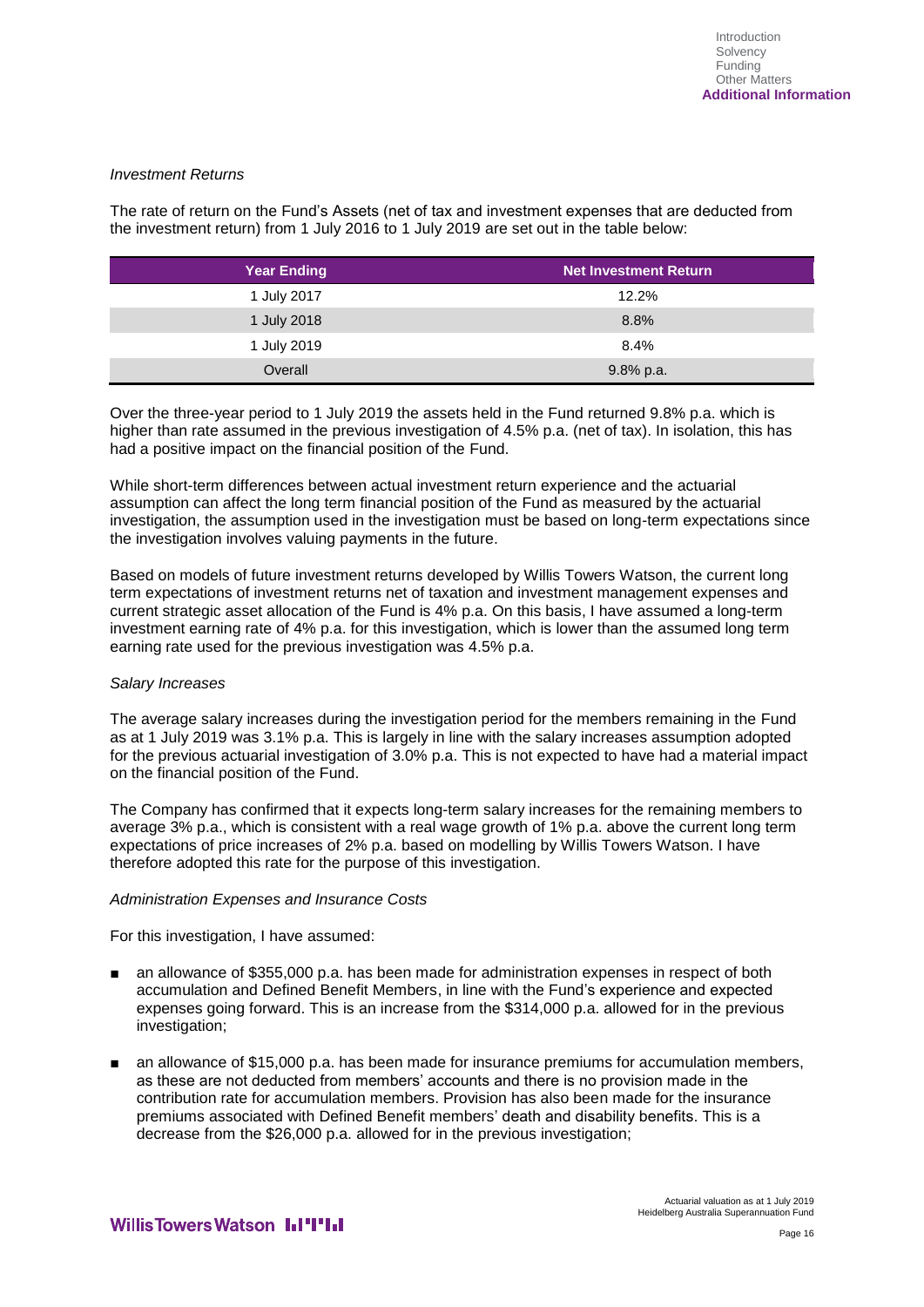■ investment expenses are allowed for in the investment returns shown above which are assumed to be net of investment expenses.

#### **Taxes**

Tax on investment income is allowed for in the investment returns shown above.

Tax on contributions has been allowed for as 15% of Company contributions reduced by allowable deductions (administration and insurance costs). No allowance has been made for GST or Reduced Input Tax Credits.

#### **Demographic Assumptions**

#### *Rates at which Employee Members Cease Service*

The number of members exiting the defined benefit section during the review period was generally in line with expectations.

We have retained the assumptions used at the previous valuation. Statistically significant results based on actual experience are not available from a fund of this size.

Examples of rates at which members leave the Fund per year per 10,000 members:

| Age | <b>Resignation</b> | <b>Death</b>   | <b>Total and Permanent</b><br><b>Disablement</b> |
|-----|--------------------|----------------|--------------------------------------------------|
| 25  | 1,000              | $\overline{4}$ |                                                  |
| 30  | 710                | $\overline{4}$ |                                                  |
| 35  | 460                | 6              | 2                                                |
| 40  | 380                | 9              | $\overline{4}$                                   |
| 45  | 290                | 14             | 8                                                |
| 50  | 170                | 24             | 18                                               |
| 55  | 0                  | 40             | 39                                               |
| 60  | 0                  | 68             | 83                                               |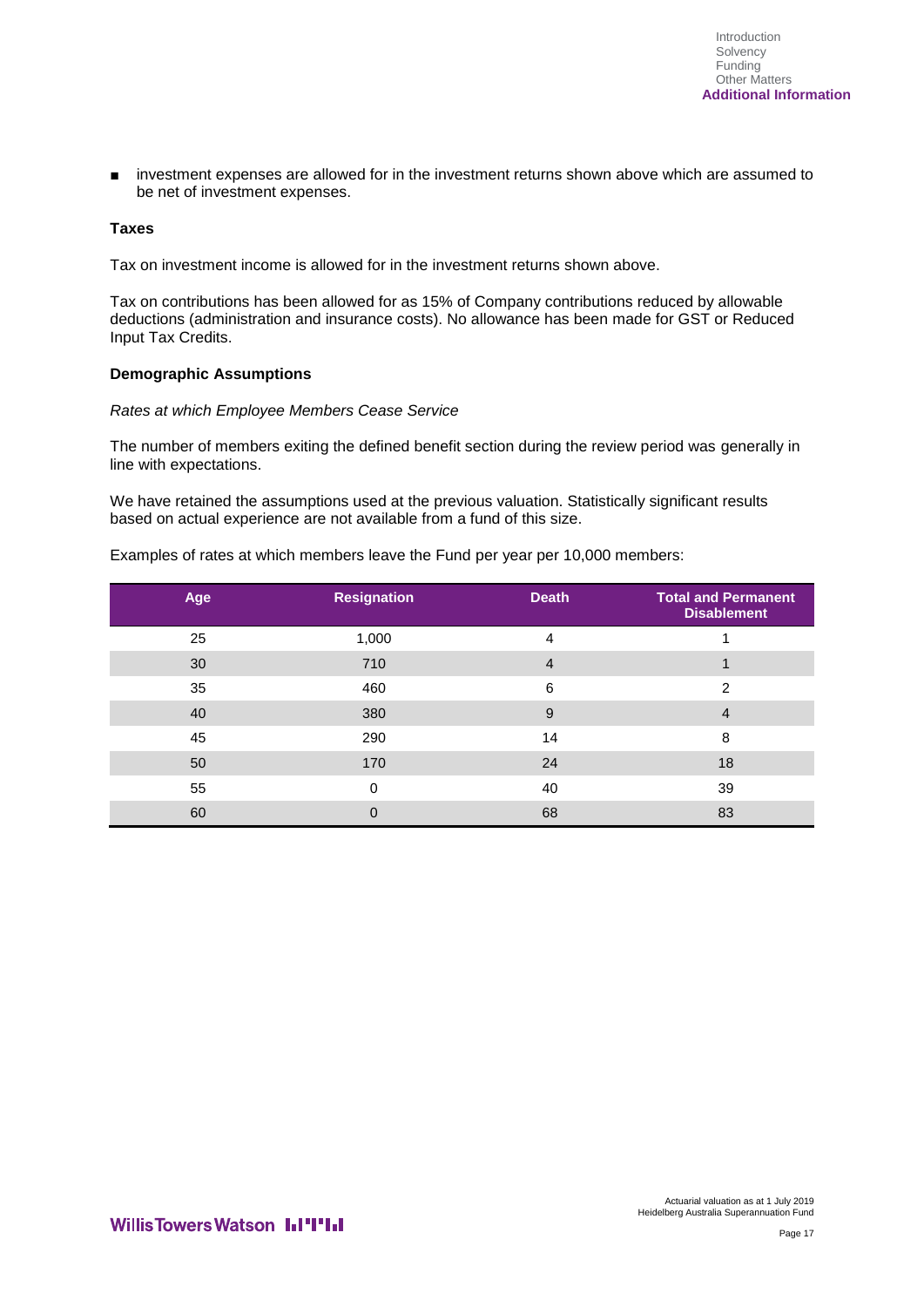#### *Rates of Early Retirement*

The number of members reaching a given age who are expected to retire are as follows:

| Age | Number per year<br>per 10,000 members |
|-----|---------------------------------------|
| 55  | 2,000                                 |
| 56  | 500                                   |
| 57  | 500                                   |
| 58  | 500                                   |
| 59  | 500                                   |
| 60  | 2,000                                 |
| 61  | 1,500                                 |
| 62  | 1,500                                 |
| 63  | 2,000                                 |
| 64  | 5,000                                 |
| 65  | 10,000                                |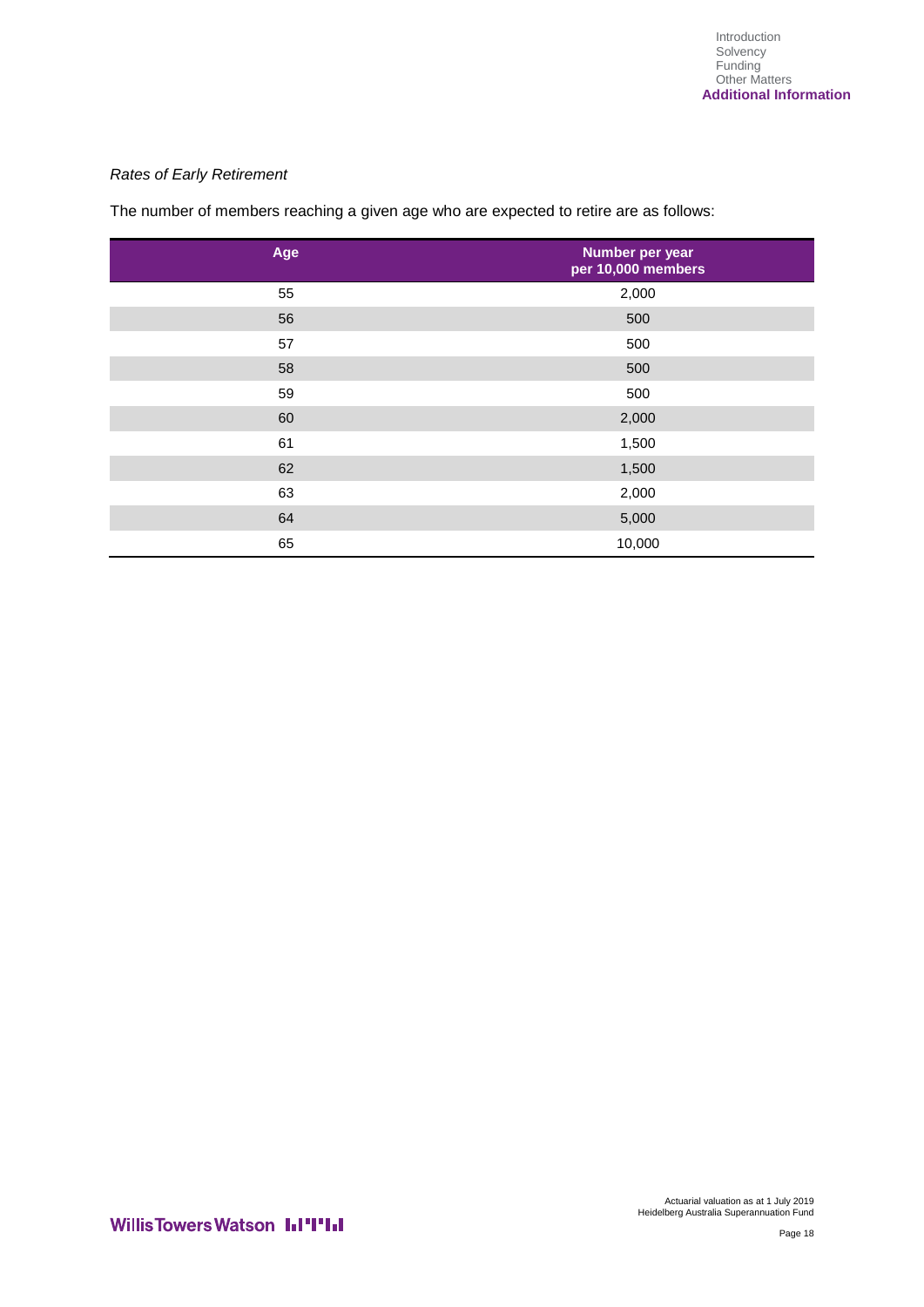## **Statutory Statements Under SPS 160**

## **Heidelberg Australia Superannuation Fund**

## **Actuarial Investigation as at 1 July 2019**

The statements required under paragraphs 23(a) to (i) of SPS 160 for interim and regular investigations are set out below:

### **Fund Assets**

At 1 July 2019 the net market value of assets of the Fund, excluding any amount held to meet the Operational Risk Financial Requirement (ORFR), was \$15,242,000.

## **Projection of Defined Benefit Vested Benefit Index**

Based on the actuarial assumptions I project that the likely future financial position of the Fund over the three years following the investigation date will be as follows:

| <b>Date</b> | <b>Defined Benefit Vested Benefits Index</b> |
|-------------|----------------------------------------------|
| 1 July 2019 | 116.6%                                       |
| 1 July 2020 | 111.7%                                       |
| 1 July 2021 | 106.1%                                       |
| 1 July 2022 | 104.6%                                       |

## **Accrued Benefits**

The value of the accrued liabilities of all members as at 1 July 2019 was \$13,104,000.

In my opinion, the value of the assets of the Fund at 1 July 2019 was adequate to meet the liabilities in respect of accrued benefits in the Fund (measured as the present value of members' accrued entitlements using the actuarial assumptions).

This assessment has been made using assumptions and a valuation method which I regard as reasonable.

## **Vested Benefits**

The value of the vested benefits of all members as at 1 July 2019 was \$13,070,000.

In my opinion, the financial position of the Fund is not unsatisfactory and the shortfall limit does not need to be reviewed at this time.

## **Minimum benefits**

The value of the liabilities in respect of the minimum benefits of members as at 1 July 2019 was \$10,769,000 which is less than the value of assets held at that date.